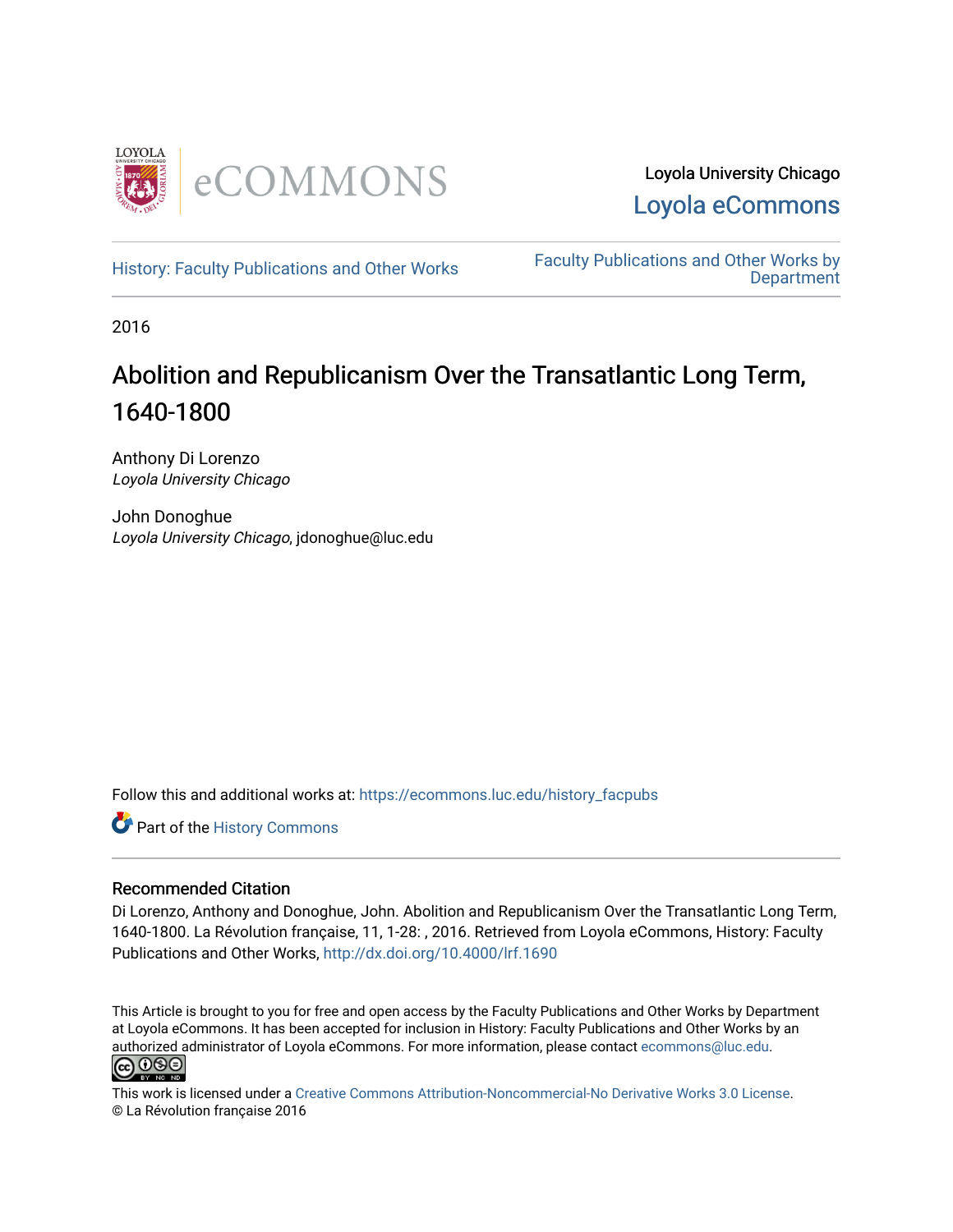# Abolition and Republicanism over the Transatlantic Long Term, 1640-1800

#### Anthony Di Lorenzo and John Donoghue

- Our article explores the links between abolition and French and Irish republicanism within the context of the eighteenth-century Atlantic Revolutions. We do so, however, through an unorthodox method that traces the republican inheritance of the late eighteenth century back to the English Revolution (ca. 1642-1660). We argue that such an expansion of revolutionary time in Atlantic space reveals that republicanism's ideological links with abolition were forged over the long term. Our argument contrasts with the common view that the American, French, and Haitian Revolutions first inspired republicans to bring slavery to an end.
- 2 Our article establishes five themes regarding the transatlantic tradition of republican abolition. First, the republicanism of the English Revolution (ca. 1642-1660), like that of the late eighteenth- century revolutions, evolved through the circulation of people, experience and ideas around the Atlantic world. Second, and unlike the revolutions of the late eighteenth century, the English Revolution did not create a cosmopolitan, transnational republicanism that crossed imperial borders. Third, like their lateeighteenth-century counterparts, abolitionists of the mid-seventeenth-century English Revolution generated several critiques of imperial expansion, one of which questioned the justice of building an empire of liberty on the foundation of chattel labor. Fourth, abolitionists combined a practical Christian moral philosophy—leavened by antinomian and evangelical convictions—with classical, humanist, and Radical Enlightenment thought to condemn racial slavery and other forms of human bondage. Finally, the same intellectual resources informed the rise of a transatlantic-republican political culture during the eighteenth century. Radicals in the American and French Revolutions cultivated this fertile, ideological ground, sowing the seeds for abolitionism to flourish in their own republican projects. At the same time, they both inspired and were inspired by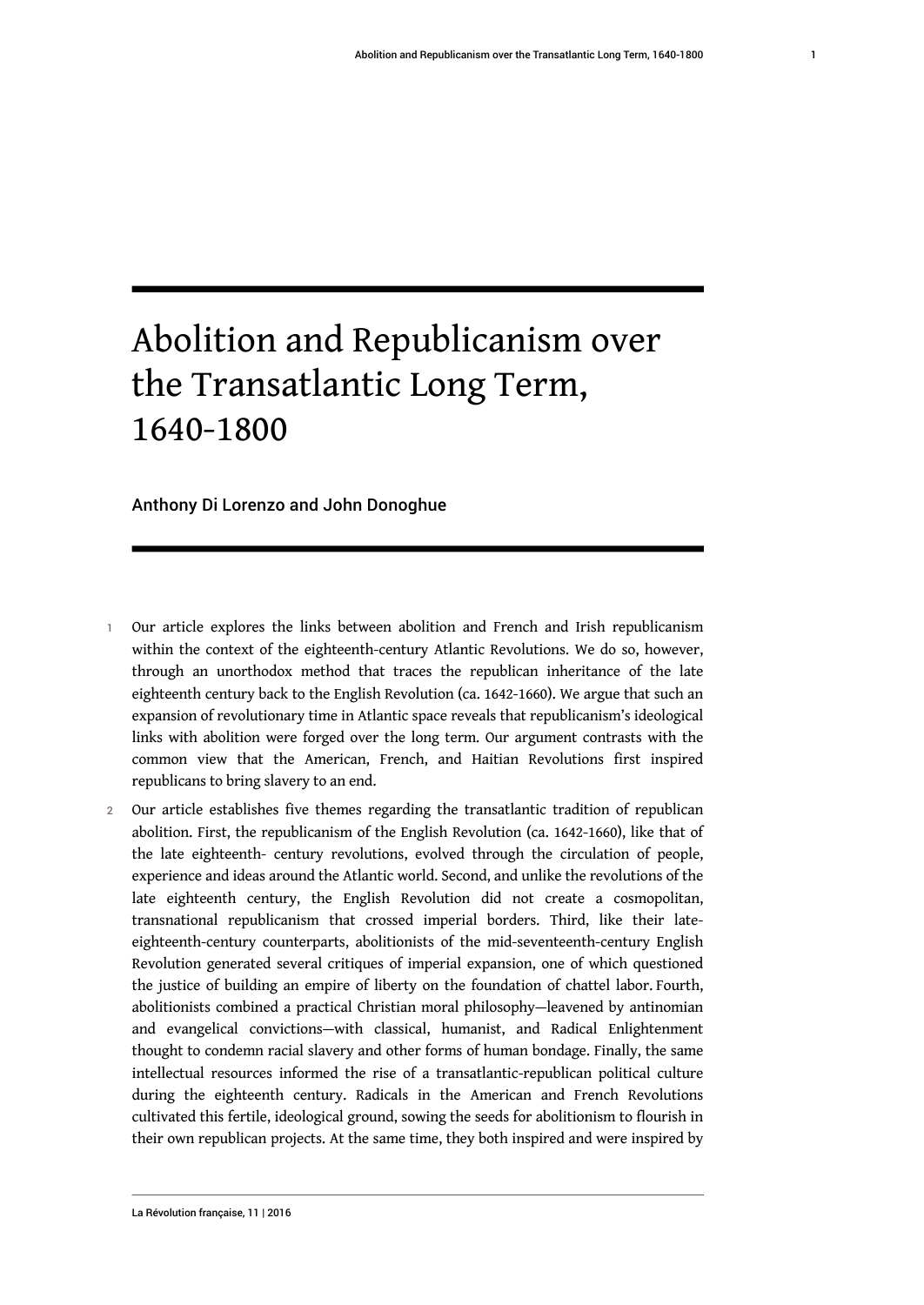the republican projects of the Haitian Revolution and the Franco-Irish revolutionary alliance.

- 3 During the early modern era, people throughout the Atlantic world used the term "slavery" to describe the civil and social condition that resulted from the loss of political liberty. Indeed, it is difficult to find an English political pamphlet from the period that does not refer to "slavery" as the condition of those subjected to political tyranny. But during the age of the English Revolution, republicans in New and Old England radicalized the notion of political slavery. Drawing on classical Roman writing from historians and statesmen such as Cicero, Tacitus, and Livy, they broke with ancient constitutional tradition by recasting the discretionary powers vested in the monarchy, Parliament, and prerogative courts as inherently tyrannical. As John Goodwin, a prominent London republican and puritan cleric argued at the outset of the Revolution in 1642, monarchy was "never intended by God to be universal" since "kingly government is no ordinance of god." Until liberated from the rule of kings and their courtiers, the people would continue, as Goodwin wrote, in "miserable slavery and bondage" under those "who make themselves Lords over you." English Republicans believed that prerogative forms of government, relying upon the discretion of rulers rather than the rule of law, threatened the enslavement of the body politic to tyrants, or those who would violate the liberty of the people to secure their own rather than the public good $^{\rm l}$ .
- <span id="page-2-0"></span>4 The antinomian convictions of republicans around the Atlantic, grounded in a theory of natural law expressed through Christian mysticism, helped make their radical break with English political tradition possible. Part of this break included a rejection of the patriarchal concept of sovereignty that English humanism and the magisterial reformation had embedded in English ancient constitutional thought. Here, those who wielded the magisterial prerogative in church and state had been providentially ordained to uphold the moral law and civil constitution, and so in this fashion, the great chain of patriarchal authority flowed from God, to the king-in-parliament, and thence to magistrates. The divine provenance of patriarchal authority thus made obedience to the magisterial prerogative in religious and political affairs both natural and just. Although early modern resistance theories allowed subjects to question whether these powers been lawfully exercised, challenging their fundamental equity amounted to both sedition and a moral sin against the authority of God Himself $^{\rm 2}$  $^{\rm 2}$  $^{\rm 2}$ .
- <span id="page-2-1"></span>5 Antinomians had an anti-patriarchal conception of the origins and exercise of sovereign power. According to the Leveller leader Richard Overton, God "created everyman free in Adam, so by nature all are like freemen born and…made free in grace by Christ," which in the words of John Lilburne, another key figure in the Leveller movement, rendered "all… alike in power, dignity, authority, and majesty." All members of civil society "legitimately derived a natural propriety" from Christ the King, who had created them in his own sovereign image, endowing them with an inalienable set of "just rights" that formed the "prerogative of mankind." To secure these "just rights," God had given human beings the gift of "right reason" or the faculties of rational discernment, which were, as Overton lyrically observed, "commensurable and discernible by the rule of merciful justice and just mercy"[3](#page-19-0) .
- <span id="page-2-2"></span>Levellers equated right reason with the "power of love," the animating spirit of the "royal law" of Jesus. The royal law (what we call the Golden Rule) commanded God's creation to emulate his unconditional love for them, subordinating self-interest to strive for the common good by freely bearing one another's burdens. But as the power of love liberated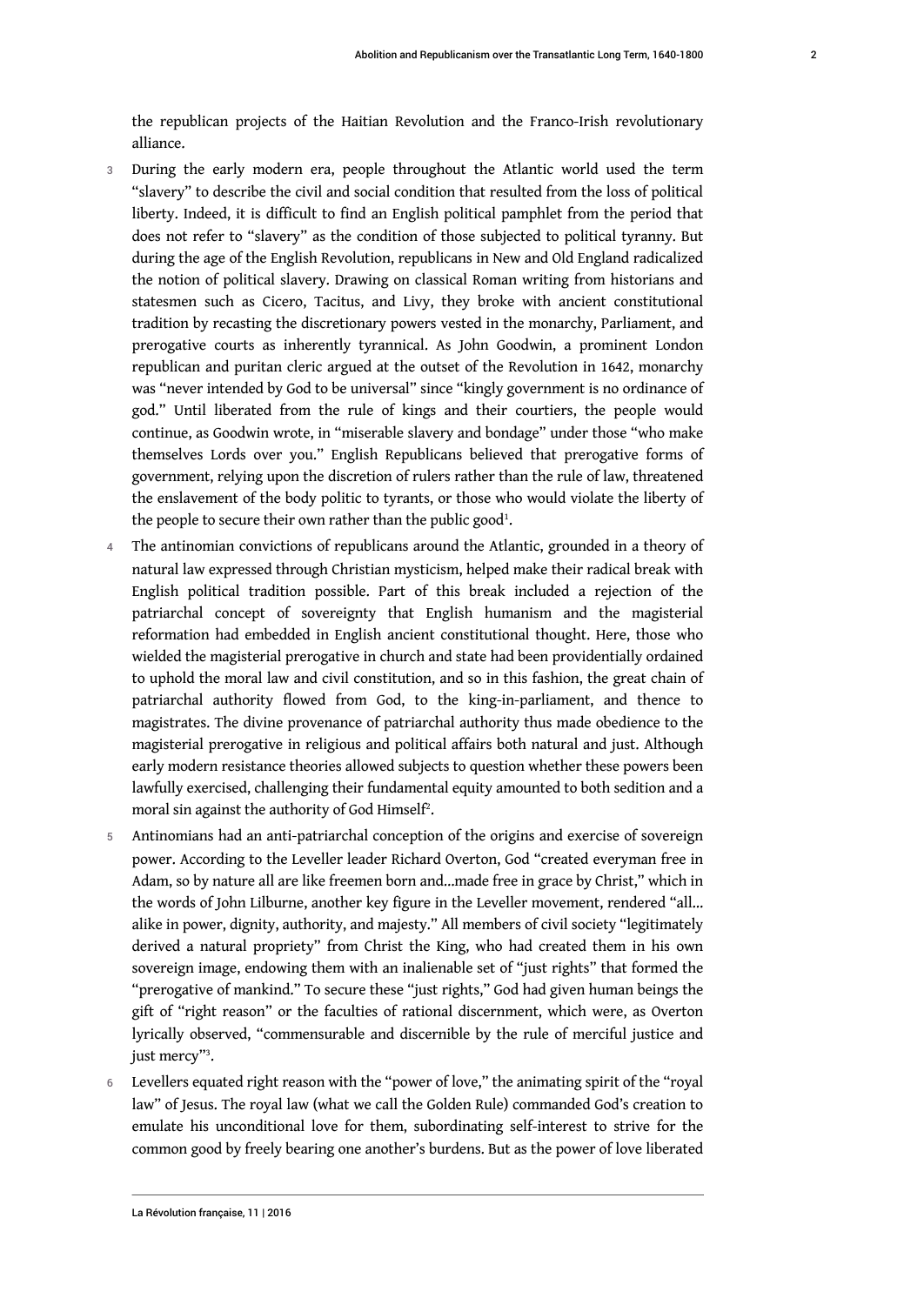people from their own self-seeking, it also liberated them from unconditional subjection to earthly rulers. Such subjection amounted to an irrational call to obedience since magistrates often ruled in their own, corrupt self-interest. Since God's love for his creation redeemed the whole world through the "gifts and graces" that flowed, in Overton's words, "radically" or fundamentally from the Holy Spirit, God could not be a "God of irrationality, and madness, or tyranny." When rulers governed irrationally, that is for their own rather than the people's good, they broke the royal law. Magistrates who relied on prerogative—as opposed to rational, equitable, and popularly accountable authority grounded in law—usurped the sovereignty of God, arbitrarily creating power for themselves that God, out of love for his creation, had not even granted Himself<sup>[4](#page-19-1)</sup>.

- <span id="page-3-0"></span>7 Seeking the restoration of God's sovereignty in human affairs, antinomians advocated active resistance to the policies of any "carnal" or human institution that contradicted the royal law. To not resist was to allow oneself to be enslaved by an arbitrary power, forfeiting the natural spirit of discernment, or in contemporary terms, the "liberty of conscience" with which God had endowed his creation. As the antinomian John Clarke wrote: the "spirit, mind, (and) conscience…this…commander in men… is such a sparkling beam from the father of lights and spirits that it cannot be commanded over by men, devils, or angels." Therefore, as Clarke continued, magistrates could not justly manage religious and political dissent "with a sword of steel." As this chapter argues, republican radicals around the English Atlantic strove to place the practical Christianity of the royal law, and the "liberty of conscience" that it afforded, at the heart of all political, economic, and social relationships. Their means for doing so included republican revolution in England and the establishment of republican constitutions in colonial commonwealths. Importantly, radical ideas and the radicals themselves proved especially mobile, as antinomian colonists advancing republican reforms in America would make critical contributions to the republican politics of the English Revolution<sup>[5](#page-19-2)</sup>.
- <span id="page-3-1"></span>8 The political career of New England colonist and English revolutionary Samuel Gorton provides us with a case study of the transatlantic circuit of seventeenth-century English republicanism. In the late 1630s, the colonial courts of Plymouth and Massachusetts prosecuted Gorton and his followers for preaching the antinomian gospel, banishing them convicting them as blasphemers and seditionists. In the years that followed, Massachusetts moved from prosecution to persecution. In 1643, the colony launched a militia attack that destroyed Gorton's exile settlement at Shawomet on the western shore of Narragansett Bay. After the assault, Gorton and the other leaders of his community were enslaved for a year on the public works, having narrowly escaped the gallows during their trial in Boston. Gaining his freedom in 1644, Gorton voyaged back across the Atlantic to advocate for his settlement of antinomian exiles. In London, Gorton sought Parliamentary protection, in the form of a charter, for territory that would become part of the colony of Rhode Island. Crucially, Gorton petitioned Parliament for a patent that would safeguard the settlers' "liberty of conscience," or their right to worship freely without censure from any government, colonial or imperial<sup>[6](#page-19-3)</sup>.
- <span id="page-3-2"></span>9 In the eyes of Gorton and antinomians around the Atlantic, magisterial authority to command religious conformity produced spiritual and civil slavery, yoking both the bodies and consciences of ostensibly free people to the arbitrary power of an antichristian government. Reflecting on the persecution that the stalwarts of the magisterial reformation had visited upon New England's antinomians, Gorton wrote that they strove "to subject and make slaves" of those who questioned their prerogative in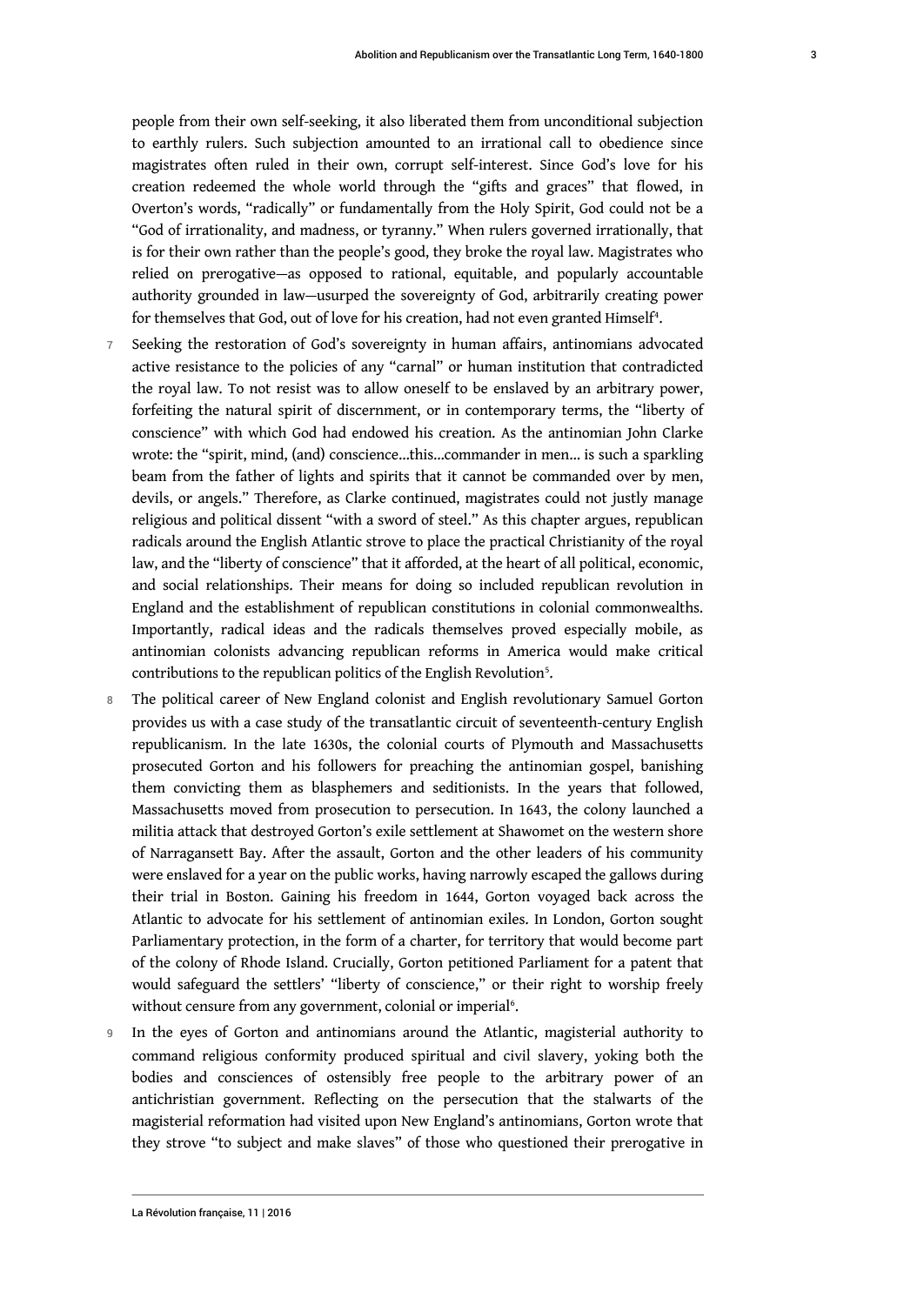civil and religious affairs, inflicting banishment, forced labor, and torturous punishments, including "incision on the nose, division of the ear from the head, stigmatization on the back, (and) suffocation of the veins." Visualizing a revolutionary new antinomian order, he proclaimed that:

<span id="page-4-0"></span>the rule is evident that... the ministration of justice and judgment belongs [exclusively] to no officer [or magistrate], but to a man as a brother, then to every brother, and if to every brother, whether rich or poor, ignorant or learned, then every Christian in a commonwealth must be king, and judge, and sheriff and captain, and Parliament man, and rule, and that not only in New England but in Old, and not only in Old, but in all the Christian world; down with all officers from their rule, and set up every brother for to rule<sup>[7](#page-19-4)</sup>.

- 10 In an age when most regarded an established church as integral to preserving public virtue, social order, and the sovereign exercise of state power, the antinomian conception of liberty of conscience was a radical outlier around most of the Atlantic world; but when Gorton arrived in London to petition Parliament, it was becoming central to the republican project of the English Revolution.
- 11 Soon after Gorton ventured to the imperial capital, he joined Thomas Lambe's congregation in the City's crowded Coleman Street Ward, which hosted a warren of antinomian churches amidst a maze of twisting lanes and crooked alleys. The timing was propitious for the fortunes of transatlantic republicanism; when Gorton joined Lambe's church, one of the best known antinomian enclaves in London, it was rapidly evolving as an organizational nerve center for the rise of the Leveller movement $^{\mathrm{s}}$ .
- <span id="page-4-1"></span>12 The Levellers, as they warned in the title to one of their more famous pamphlets, aimed a figurative *Arrow Against all Tyrants,* seeking to inflict mortal wounds on prerogative forms of government and those who would use them to place the body politic in metaphorical bondage. Their chief targets included the Anglican church (and established churches in principle), the monarchy, the House of Lords, and the prerogative courts. As antinomians and classical republicans versed in Christian humanist philosophy, the Levellers believed that prerogative institutions, whether vested in the state or established church, perpetually threatened to master the body politic, since they exercised power without popular, constitutional accountability. Without such accountability, the people could be made, contrary to conscience, subject to authority that ruled in its own right and for its own interests. Leveller leaders William Walwyn and Richard Overton wrote in 1646 that "The continual oppressors of the nation have been kings…[who]…to make good their interests [brought the people] into a slavish subjection to their wills." But the Levellers also called Parliament into question, as it had without statutory precedent or popular consent, aggrandized executive power since the King's flight from London at the outbreak of the Revolution. "We are your principals, and you our agents" Walwyn and Overton reminded the MPS, warning that it was "usurpation and… oppression" to "assume or exercise any power that is not derived from our trust and choice thereunto." Driving the point home, they wrote that the people "ought to be absolutely free from all kinds of… arbitrary power...without exception or limitation either in respect of persons, officers, degrees, or things...or else ... tell us why it is reasonable we should be slaves?<sup>[9](#page-19-6)"</sup>. Prerogative government, whether vested in the monarchy or Parliament, thus posed a perennial threat to the civil, spiritual, and bodily liberty of individuals as well as to the body politic as a whole, creating a condition of arbitrary subjection that in classical terms amounted to a form of political slavery.

<span id="page-4-2"></span>La Révolution française, 11 | 2016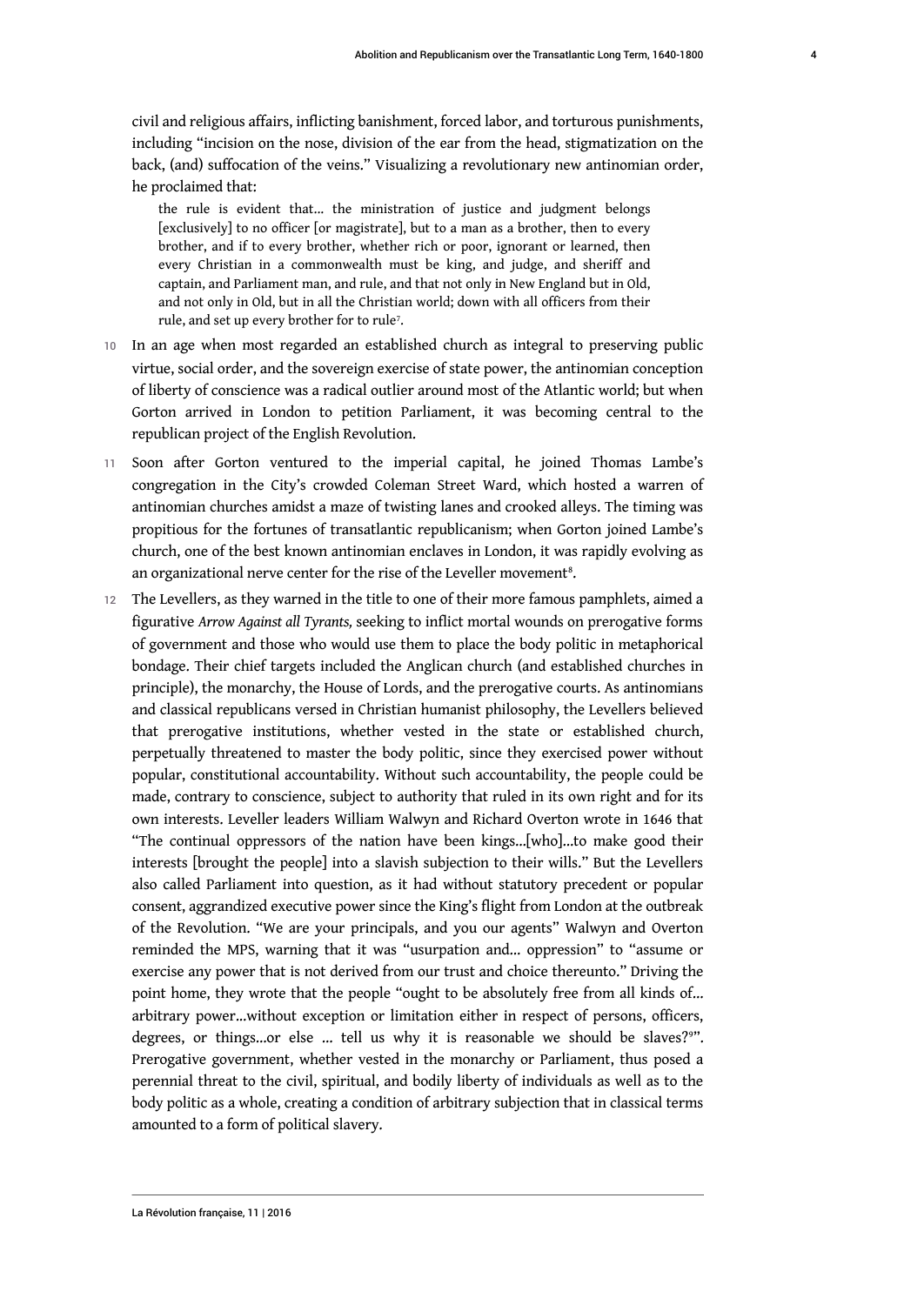- <span id="page-5-1"></span><span id="page-5-0"></span>13 In the mid-1640s, to emancipate England from such thralldom, the Levellers held mass meetings in taverns, streets, and churches—principally Thomas Lambe's—engaged in a series of petitioning campaigns, and launched disorderly protests in prominent public spaces, including the members' entrance to the Houses of Parliament<sup>[10](#page-19-7)</sup>. They also engaged in recruiting drives in the City of London, in the provinces, and in the New Model Army, all of which Gorton supported and most likely helped to lead, given his charisma, political convictions, and the fact that his comrades in Lambe's church and the army chaplains he travelled the provinces with at this time were all Levellers<sup>[11](#page-19-8)</sup>. Meanwhile, Richard Overton's illegal printing press flooded London with tracts arguing for religious toleration, including those that he and other leading Levellers, such as William Walwyn, had written<sup>[12](#page-19-9)</sup>. Through their cumulative efforts, the Levellers transformed English republicanism into a revolutionary mass movement. In the process, they reconfigured liberty of conscience into an operative principle of both religious reform and political resistance, making it the active agent in their formulation of popular sovereignty. By the autumn of 1647, with the war against Royalist forces seemingly winding down and with Parliament making ready to launch an imperial conquest of Ireland, the movement had grown strong enough to force Parliament and the army high command to consider a  $r$ epublican settlement to England's constitutional crisis $^{13}$  $^{13}$  $^{13}$ .
- <span id="page-5-3"></span><span id="page-5-2"></span>14 A minority of Levellers opposed the Irish conquest on principle, but they all opposed military conscription, through which Parliament planned to man its army in Ireland, as the height of arbitrary government and thus as a form of political slavery<sup>[14](#page-20-0)</sup>. Although most scholars have treated the concept of political slavery as a disembodied metaphor in Leveller discourse, the movement's opposition to conscription reveals something more complicated. Forced military service figured as a form of embodied political slavery to the Levellers. Well before the projected invasion of Ireland, they had opposed Parliament's use of conscription during the first war against the King (1642-1646). In the preface to a July 1646 petition that outlined the Levellers republican program, a petition that moreover gained over 96,000 signatures, the Leveller Richard Overton, Samuel Gorton's friend and fellow traveler in Thomas Lambe's church, wrote:

<span id="page-5-5"></span><span id="page-5-4"></span>We entreat you to consider what difference there is between binding a man to an oar as a galley-slave in Turkey or Argiere, and pressing of men to serve in your war. To surprise a man on the sudden, force him from his calling where he lived comfortably from a good trade, from his dear parents, wife or children, against inclination and disposition to fight…and if he live, to return to a lost trade, or beggary, or not much better: if any tyranny or cruelty exceed this, it must be worse than that of a Turkish galley-slave<sup>[15](#page-20-1)</sup>.

- 15 As the passage makes clear, the tyranny of conscription reduced families to poverty and robbed men of their bodily liberty by forcing them into servile military labor. But as future Leveller pronouncements would clarify, conscription also violated the citizensoldier's "liberty of conscience" to volunteer their military labor power to serve the public good at home and abroad.
- 16 Conscription granted the state dominion over the bodies of its people for forced military labor; if they were compelled to serve in unjust wars, their service, according to critics of impressment, would empower the corrupt and tyrannical at the expense of the people's liberty and the nation's blood and treasure. Contesting conscription as a governmental prerogative, the Levellers located sovereign war-making power in the individual and collective consciences of the citizenry, rather than with political elites who stood to gain wealth and influence by forcing men to kill and be killed in wars with enemies real or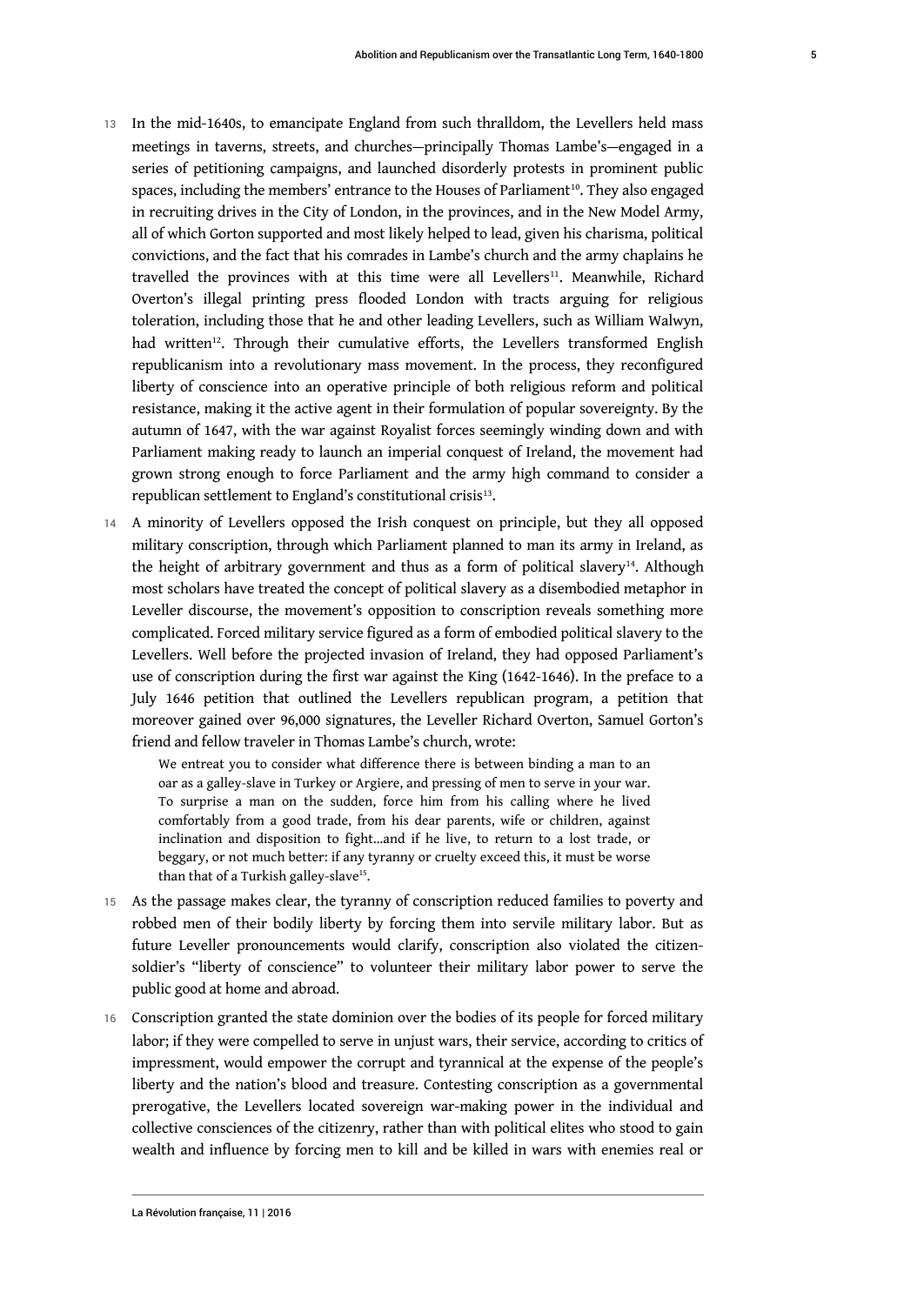imagined. The Levellers thus viewed conscription as an enslaving power, and prioritized its abolition as a constitutional imperative. In *An Agreement of the People,* the republican constitution that they proposed to Parliament and the army high command in the autumn of 1647, a cadre of Leveller civilians and soldiers wrote that ending forced military service would help the nation avoid "returning to a slavish condition," since:

impressing and constraining any of us to serve in the wars is against our freedom; and therefore we do not allow it in our representatives; the rather, because money (the sinews of war) being always at their disposal they can never want numbers of men apt enough to engage in any just cause.

- 17 The integrity of the commonwealth thus depended in part on the preservation of the citizens' liberty of conscience to dispose of their military labor, as "every man's conscience…[need]... be satisfied in the justness of that cause wherein he hazards his own or may destroy another's.<sup>[16](#page-20-2)"</sup>
- <span id="page-6-2"></span><span id="page-6-1"></span><span id="page-6-0"></span>18 Despite receiving the support of tens of thousands of civilians and soldiers, the Levellers' challenge to conscription—and indeed most of their republican program—failed to materialize as part of the constitutional settlement that followed the English civil wars. In some cases, Leveller agitation was violently suppressed, as mutinous regiments in the New Model Army discovered first in the autumn 1647 and again in the spring 1649[17](#page-20-3). The defection of sectarian churches from the Leveller fold also eroded support among soldiers and civilians, as did a relentless stream of propaganda from Royalists and more moderate supporters of Parliament<sup>[18](#page-20-4)</sup>. Gorton himself became a high profile target in a pamphlet entitled, *The Danger of Tolerating Levellers in a Civil State*. Written by Edward Winslow, a fierce opponent of antinomians and an old foe of Gorton's from their days together in Plymouth Colony, the pamphlet equated antinomianism with sedition, anarchy, communism, and free love. Although in this light Gorton left London as an infamous Leveller, he had nonetheless triumphed in his mission to Parliament, having successfully lobbied for a colonial charter granting Rhode Island liberty of conscience<sup>[19](#page-20-5)</sup>.
- <span id="page-6-3"></span>19 But Gorton's work as a republican radical did not end when he arrived back in Rhode Island. There, he helped to fashion a republican constitution for his colony that, like the Levellers' revolutionary program, abolished prerogative political institutions to guard against the enslavement of the body politic. In Rhode Island, Gorton also sustained the Leveller ideal that fused liberty of conscience with the liberty of the body, but unlike the Levellers, he moved republican abolition beyond military conscription to agitate against the rise of economic slavery<sup>[20](#page-20-6)</sup>. In 1649, a small group of Rhode Island colonists had financed a trans-Atlantic voyage to "Guinney" (or West Africa) to trade for slaves that they then sold for profit in Barbados. At the same time, migrants moving from Barbados to settle in Rhode Island had introduced an enslaved population to a colony where many had already rejected the enslavement of Indian captives.<sup>[21](#page-20-7)</sup> Led by Gorton, the majority of the Rhode Island Assembly moved to abolish slavery in the colony, declaring in 1651:

<span id="page-6-7"></span><span id="page-6-6"></span><span id="page-6-5"></span><span id="page-6-4"></span>whereas there is a common course practiced amongst English men to buy negers to that end they may have them for service or slaves forever; for the preventing of such practices among us, let it be ordered, that no black mankind or white being forced by covenant bond, or otherwise, to serve any man or his assigns longer than ten years<sup>[22](#page-20-8)</sup>.

20 It is important to note the antislavery law's reference to "black mankind or white," as it reveals how colonists believed that people of both European and African descent were being forced into various forms of chattel bondage $^{\scriptscriptstyle 23}$  $^{\scriptscriptstyle 23}$  $^{\scriptscriptstyle 23}$ .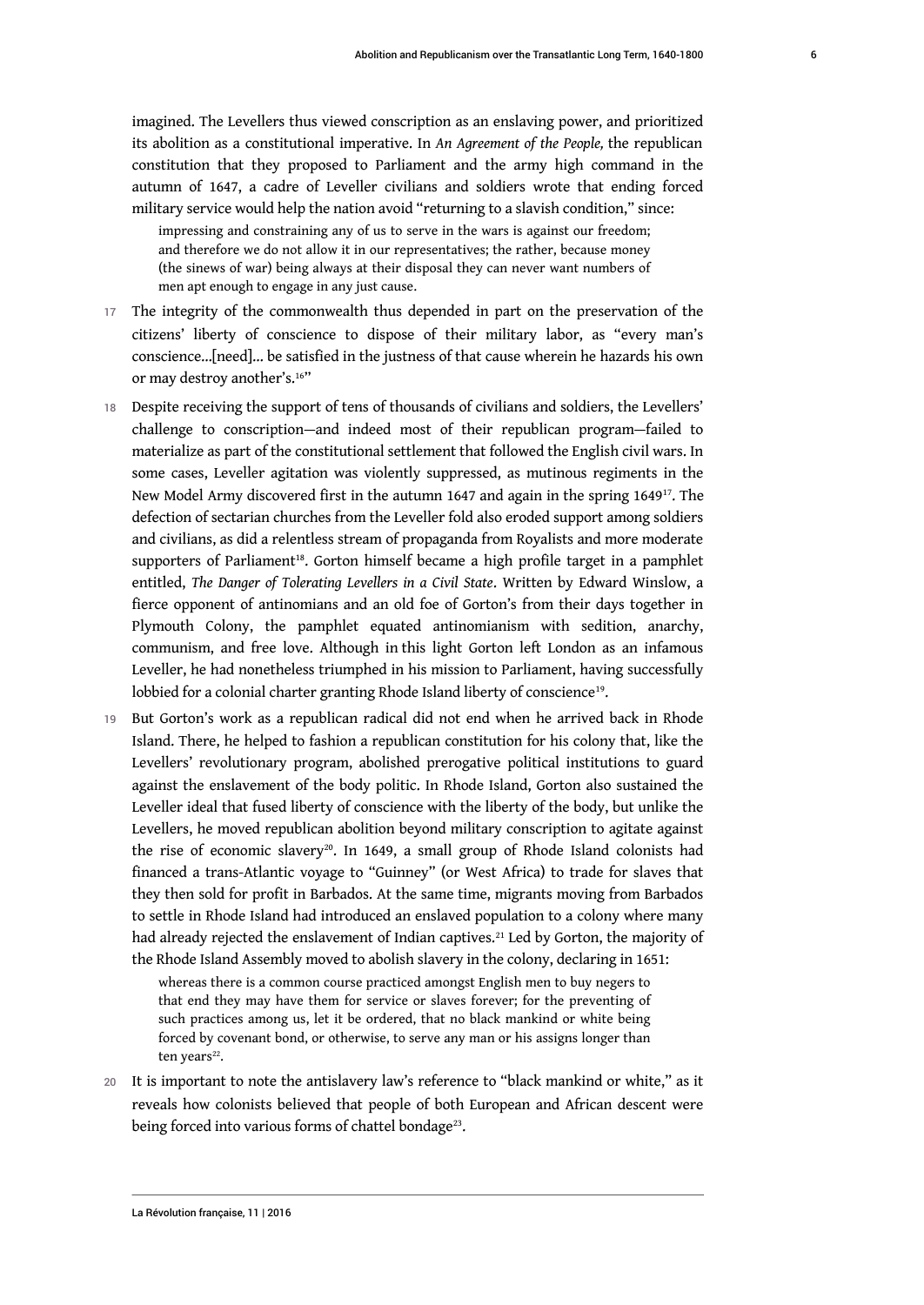- <span id="page-7-1"></span><span id="page-7-0"></span>21 In English popular culture itself, the Atlantic world, like its Mediterranean counterpart, loomed darkly as a space where both Europeans and Africans could suffer enslavement.<sup>[24](#page-20-10)</sup> But while promoting the African slave trade, English political economists berated others from England for selling their own people into colonial slavery. George Gardnyer wrote a year before the Rhode Island antislavery ordinance that it was "dishonorable, in that we are upbraided by all other nations… for selling our own countrymen…we English were worse than the Turks, for that they sold strangers (foreigners) only, and we sold our own countrymen...barbarously stolen out of their own country by spirits.<sup>[25](#page-20-11)</sup>." Gardnyer's reference to "spirits" here contains a condemnation of the transatlantic trade in servants, where agents called "spirits" or "kidnappers" tricked or forced young, usually poor and illiterate victims aboard ships in Britain and Ireland from whence they were shipped to West Indian or the Chesapeake plantations and sold into servitude as the term-bound chattel property of their masters. As Charles Bayly later wrote about his own experience with a kidnapper in 1649, "I met with one Bradstreet, who was commonly called a "spirit," for he was one of those who did entice children and people away for Virginia…he did cunningly get me on board a ship…to go to those parts…where I was sold as a bond-slave for seven years.<sup>[26](#page-20-12)</sup>". During the 1650s, the period of Bayly's enslavement, most chattel workers in the English plantation complex were of British and Irish descent, although by the next decade in the West Indies, they would be eclipsed by a majority of perpetually enslaved African workers<sup>[27](#page-20-13)</sup>.
- <span id="page-7-3"></span><span id="page-7-2"></span>22 Although Gorton left London to make abolition a republican virtue in New England, the current of antislavery thought and action also flowed back across the Atlantic to Old England. We can follow the circuit flow by tracing the journey of Gorton's political ally, John Clarke. In 1652, Clarke voyaged from Rhode Island to London, where he joined other former New Englanders in the millenarian Fifth Monarchist movement. Calling Christ their only king, this group opposed the monarchical rule of Lord Protector Oliver Cromwell along radical republican lines. Made up of former colonists, Levellers, and New Model Army soldiers, the Fifth Monarchists began mobilizing in the 1650s in part to oppose the massive conscription drive for the English invasion of the Spanish Caribbean. Called the Western Design, Cromwell had commissioned the campaign without Parliamentary consent. The Fifth Monarchists called the Western Design a massmurdering, "enslaving design" as it had led to the deaths of six thousand of the seven thousand men forced to fight against their will 'beyond the seas' by the whim of a would be king. Moreover, the invasion, which brought Spanish Jamaica into England's imperial orbit, was undertaken at the behest of a circle of slave trading merchants and absentee West Indian planters who had become Cromwell's chief financiers and closest foreign policy advisors<sup>[28](#page-21-0)</sup>.
- <span id="page-7-6"></span><span id="page-7-5"></span><span id="page-7-4"></span>23 John Clarke joined the former New Englander, Leveller, and New Model Army officer and mutineer, Wentworth Day, in protesting the "enslaving design" at a mass meeting of Fifth Monarchists in London in December 1655[29](#page-21-1). Day spoke before the tumultuous gathering, reminding the crowd that while the Levellers had tried to abolish conscription, Cromwell and his colonial advisors had revived that form of bondage to hasten the spread of slavery on plantations across the Atlantic. The Western Design, Day proclaimed, had "strengthen (ed) (the) wicked in their principles… to gain dominion over bodies…to make merchandize of men" in the colonies. Day castigated Cromwell as a "tyrant and usurper" over 20 times in his speech, for which he was soon arrested. Not long afterward, his supporter, John Clarke, followed him into jail<sup>[30](#page-21-2)</sup>. But Thomas Venner, another former New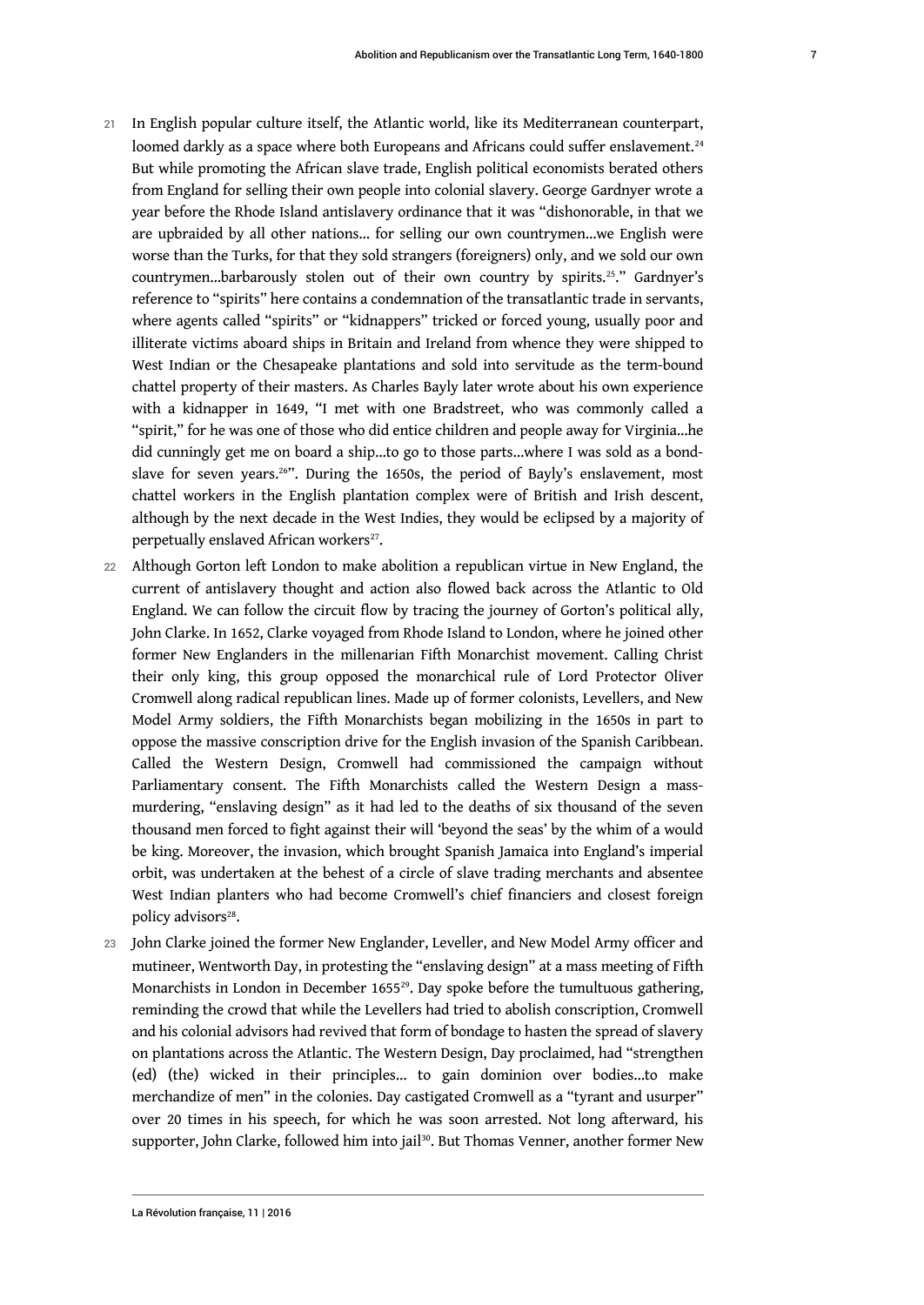<span id="page-8-0"></span>Englander among the Fifth Monarchists began organizing armed opposition to Cromwell's reign in a cell containing the most militant members of the movement. They circulated pamphlets through the radical republican underground accusing Cromwell and his advisors with having "captivated" the nation "in bonds," rendering them "slaves to serve like beasts the will and lusts of great men" who grew wealthy from making "merchandise of the slaves and souls of men" in Virginia and the West Indies $^{31}$  $^{31}$  $^{31}$ .

- <span id="page-8-1"></span>24 Seeking to restore the Republic that had fallen to the machinations of tyrants and slavetraders even before the Restoration of Charles II, Thomas Venner led an ill-fated rebellion in January 1661 that plunged London into three days of bloody street fighting. Before the rising, the rebels had issued a manifesto calling for the abolition of "man-stealing", the biblical term for slave trading<sup>[32](#page-21-4)</sup>. As millenarian republicans, they believed that their revolt would initiate the second coming of King Jesus, the sovereign law giver, who would make "Babylonish merchants" "weep and howl" by ending their trade in the "slaves and souls of men." Using a kidnapping metaphor, the Fifth Monarchists proclaimed that the slave-traders who had led England into the "land of bondage" would "deceive the nation no more, whose souls were made slaves unto her by the cunning and deceit of her spirits. <sup>[33](#page-21-5)</sup>." Tellingly, most of the combat took place in front of a prison, the Wood Street Comptor, where the rebels fought to free poor people who were warehoused there by the state before being transported to labor as bond-slaves in Virginia and Barbados. Captured after sustaining nineteen wounds in the fighting, Venner spoke from the scaffold before his execution, urging all those who loved the republic "to look to liberty" while they still had breath in their bodies. But while Venner lost his life, he and the republican abolitionists of the English Revolution left a transatlantic legacy of liberty that lived on through the eighteenth century<sup>[34](#page-21-6)</sup>.
- <span id="page-8-3"></span><span id="page-8-2"></span>25 Slavery spread rapidly in the eighteenth century, but the radical antinomian tradition forged in the English Revolution continued to inform abolitionist activities on both sides of the Atlantic. Radical Quakers in colonial America such as George Keith, Benjamin Lay, and Ralph Sandiford challenged the institution through appeals to the sovereignty of God and emphasis on the inviolability of personal conscience. In one incendiary tract, printed by a young Benjamin Franklin in 1737, Lay urged all slaveholders to turn to "the Blessed Truth, in your Hearts for Direction, for Counsel and Advice;" so they may acquit themselves from "so Hellish a Practice." He pointed to the ultimate authority and justice of God by declaring, "I suppose the pure holy eternal Being, which made of one blood all nations of men to dwell upon the face of the earth, did not make others to be slaves to us, any more then we to be so to them...." Lay drew on his personal experience in Barbados and recalled the shiploads of starving Africans brought by the thousands each year – a situation he thought akin to "the very nature of Hell itself...<sup>[35](#page-21-7)</sup>."
- <span id="page-8-4"></span>26 Lay was ostracized by many of his fellow Quakers for his extremism, but gained a wide readership, becoming an abolitionist folk hero. Benjamin Rush, a leading light of the American Revolution and vocal opponent of slavery, later recalled that "[t]here was a time when the name of this celebrated Christian Philosopher, was familiar to every man, woman and to nearly every child in Pennsylvania<sup>[36](#page-21-8)</sup>." According to Rush, he had left a "seed of virtue" for others to spread and it was left to another Quaker abolitionist, Anthony Benezet, to carry on Lay's legacy<sup>[37](#page-21-9)</sup>.
- <span id="page-8-7"></span><span id="page-8-6"></span><span id="page-8-5"></span>27 Benezet indeed took up the mantle from the radical Quakers, fighting racial prejudice and comparing the oppression of Africans to that of dissenters<sup>[38](#page-21-10)</sup>. His family were Huguenots from northern France who suffered extreme persecution for their Protestant beliefs. He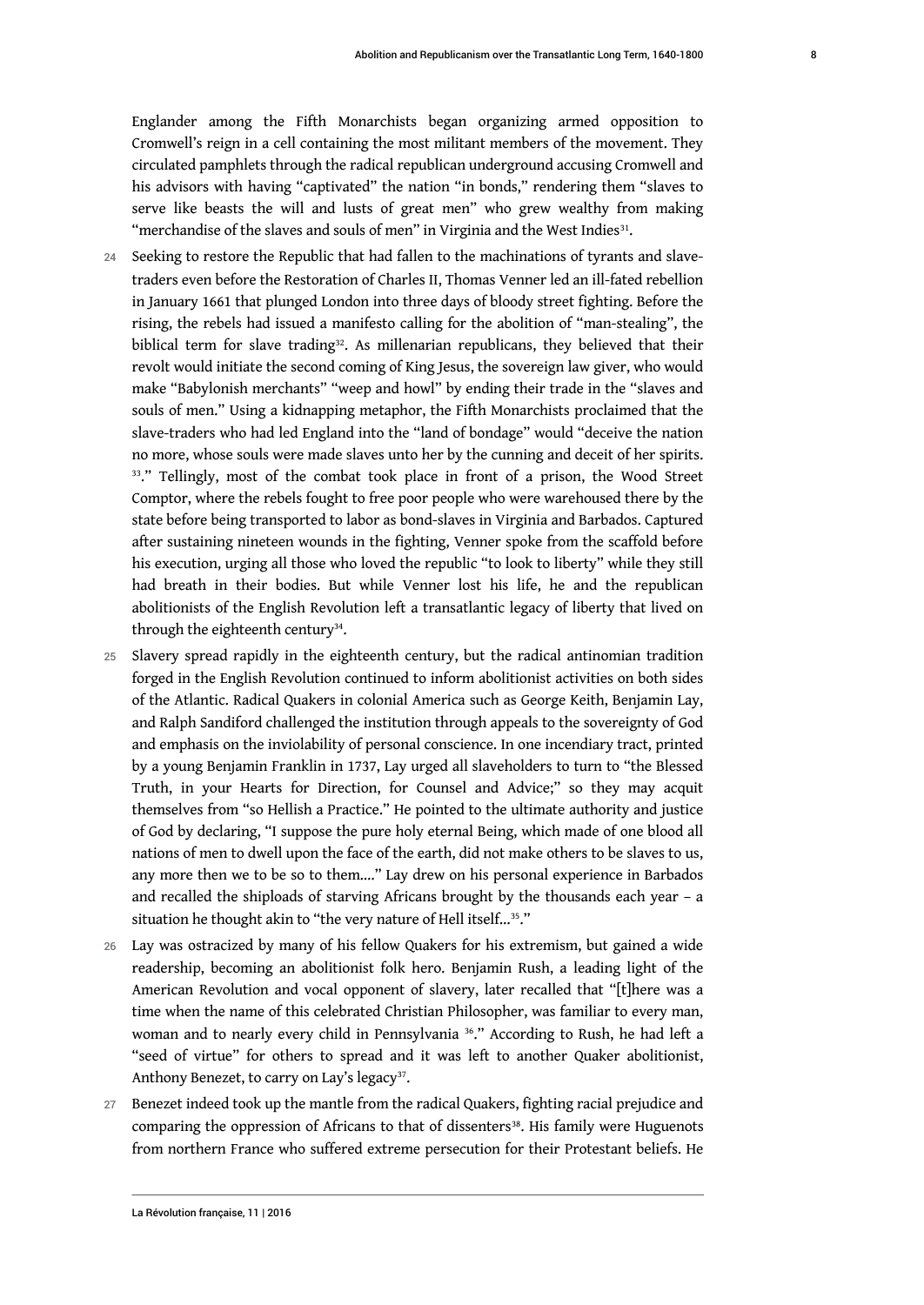<span id="page-9-0"></span>later lamented that, "one of my uncles was hung by these intolerants, my aunt was put in a convent, two of my cousins died at the galleys...<sup>[39](#page-21-11)</sup>." As a young child, he and his remaining family emigrated to London, and later to Philadelphia when he was seventeen. There Benezet was converted to the faith of the Society of Friends. Eschewing business, he worked as a teacher in Germantown and later took a position at the Friend's School in Philadelphia. As an educator he reached out to black children, both free and enslaved, which undoubtedly shaped his perspective on slavery and race.

- 28 As tensions heightened between the colonies and Great Britain in the 1760s, Benezet published a series of highly influential pamphlets that fused abolitionism with republican politics. In doing so, he sought to reach beyond the narrow band of his fellow sectarians and spread the antislavery message more broadly. The first of these pamphlets, A *Short Account of That Part of Africa, Inhabited by the Negroes* (1762), was a multifaceted tract that combined appeals to Christian brotherhood alongside Enlightenment notions of natural rights and republican concerns regarding the corrupting influence of slavery on society. Uniquely, it featured extensive excerpts from travel accounts and references to acts of resistance by the enslaved. Benezet's work was cited as an inspiration by leading abolitionists throughout the Atlantic world, including Granville Sharp, Thomas Clarkson, and Jacques-Pierre Brissot<sup>[40](#page-21-12)</sup>.
- <span id="page-9-1"></span><sup>29</sup>At the time of the publication of *A Short Account*, Great Britain had nearly defeated France in the Seven Years' War and the expansion of the Atlantic slave trade continued unabated. Despite acknowledging the instability caused by recent slave rebellions, such as those in Surinam and Jamaica, Benezet emphasized the imperial power and self-interest that maintained the institution seemingly in perpetuity. Custom had served to "silence the Dictates of Conscience," he argued, and acclimated even good people to "Things as would, when first proposed to our unprejudiced Minds have struck us with Amazement and Horror [41](#page-22-0)." Through his writings he attempted to strip the institution of its cultural and intellectual support, revealing the lack of any moral foundation to sustain it.
- <span id="page-9-3"></span><span id="page-9-2"></span>30 Benezet, along with other leading eighteenth-century abolitionists, combined explicit appeals to religious belief with an emphasis on Enlightenment notions of natural rights. The role of radical Enlightenment thought in shaping the antislavery debate of the late eighteenth century has frequently been misunderstood as a secular divergence from a religious antislavery tradition rather than a logical development from within that tradition<sup>[42](#page-22-1)</sup>. Recovering and reconnecting the religious and political radicalism of the period, however, sheds light on the intersection between revolutionary ideology and abolitionism. In this vein, Benezet asked, "how, has [the enslaved African] forfeited his Liberty? Does not Justice loudly call for its being restored to him?" Later, in his *Notes on the Slave Trade*, he proclaimed that "Liberty is the right of every human creature, as soon as he breathes the vital air. And no human law can deprive him of the right, which he derives from the law of nature<sup>[43](#page-22-2)</sup>." Benezet cited a higher law that transcended human law and was to serve as the basis for natural rights.
- <span id="page-9-6"></span><span id="page-9-5"></span><span id="page-9-4"></span><sup>31</sup>In addition to eighteenth-century Quakers like Lay and Benezet, French *philosophes* such as Pierre Bayle, Denis Diderot, and Guillaume-Thomas Raynal helped lay the foundations for a potent democratic-republican critique of slavery during the Age of Revolution $^{44}.$  $^{44}.$  $^{44}.$ Referring to "the inward light of conscience," as a transcendent reality, Bayle departed from his contemporary John Locke's extreme environmentalism<sup>[45](#page-23-0)</sup>. Likewise, Denis Diderot based his conception of "*droit naturel*" [natural right] on the "*sentiment intérieur*" [interior feeling] that "is common both to the philosopher and to the man who has not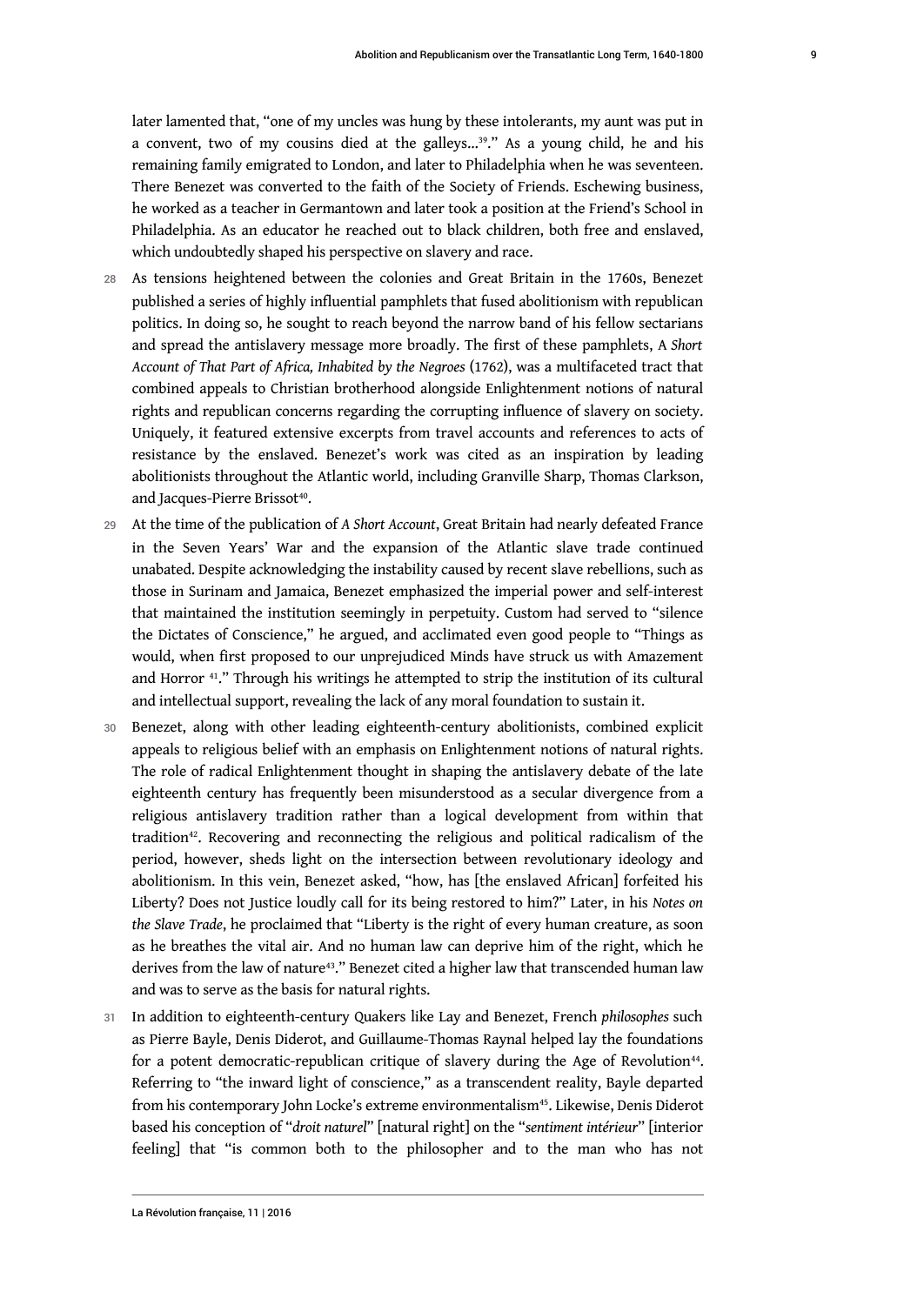<span id="page-10-0"></span>reflected...." The common person, accordingly, discerned natural rights in the "tribunal of conscience," and need not have access to philosophical terms to reach moral understanding[46](#page-23-1). In opposition to Voltaire's epistemology, heavily influenced by Locke, Diderot and others carried on a democratic-republican tradition that embraced the individual conscience as moral guide.

- <span id="page-10-1"></span><sup>32</sup>The democratic assumptions of the radical *philosophes* had implications for antislavery discourse. The entry for "esclavage" [slavery] in the *Encyclopédie,* authored by Louis Chevalier de Jaucourt in 1755, demonstrates the extent to which the French Enlightenment critique of the institution corresponded with a broader political agenda. For Jaucourt, slavery "damages the liberty of man" and was contrary to "the principles of Nature...<sup>[47](#page-23-2)</sup>." His entry was not simply a moral indictment but also a political one. Slavery, he observed, "offends the best forms of government" and violates natural law. He argued that "*civil slavery* is accompanied by *political slavery*," and that civil tyranny over the body bred political despotism in tangible ways<sup>[48](#page-23-3)</sup>. He found the claim that one could hold "property rights" over another person to be "repugnant to reason." To allow such an unjust claim to stand was an invitation to political tyranny. "Men and their freedom are not objects of commerce;" Jaucourt wrote in his entry on the slave trade, "they can be neither sold, nor purchased, nor bought at any price [49](#page-23-4)." This uncompromising position was fueled by abstract reasoning and a commitment to first principles that would later flourish in a revolutionary age.
- <span id="page-10-4"></span><span id="page-10-3"></span><span id="page-10-2"></span>33 Implicit in the radical Enlightenment critique of human bondage was the assumption that slavery was a cancer on the body politic. Still more radical, some reasoned that formerly enslaved human beings should, by natural right, be fully integrated into civil society. Free institutions of government required bodily freedom. The abolition of slavery was therefore a prerequisite to effective democratic-republican institutions. Under such governments, Jaucourt insisted, "The liberty of every citizen is a part of public liberty." Popular sovereignty relied on public freedom, and such civil liberty depended on a free population. Immediate abolition of slavery was the only just course of action. He considered it grossly inhumane that judges did not "immediately decide to liberate" enslaved people, who possess "a soul like theirs," when they were brought to "free" soil $^{\mathfrak{so}}$ . The Abbé Raynal, in collaboration with Diderot and others, offered a similar formulation in their widely printed and extremely influential *Histoire des deux Indes* [History of the two Indies], published in 1770. "Without liberty, or the property of one's own body, and the enjoyment of one's mind," It logically followed that, "no man can be...a fellow citizen...." "The slave, impelled by the wicked man" is rendered merely a tool, but nevertheless "conscience... remains with the man," he ultimately concluded<sup>[51](#page-23-6)</sup>. Certain American, French, and Irish revolutionaries would be animated by similar convictions in the decades to follow.
- <span id="page-10-6"></span><span id="page-10-5"></span>34 Careful study of ideological expressions during the American Revolution demonstrates both the confluence of radical religious belief and revolutionary republicanism, as well as the connection between abolitionism and the democratic thought. The American Revolution did not simply release a "contagion of liberty" as Bernard Bailyn famously framed the transmission of revolutionary ideology to antislavery sentiments<sup>[52](#page-23-7)</sup>. Rather, the most radical strains of the Revolution drew from antislavery discourses from the start, citing economic bondage and the slave trade as the most egregious examples of the British Empire's excesses and hypocrisy — evidence that venerable institutions were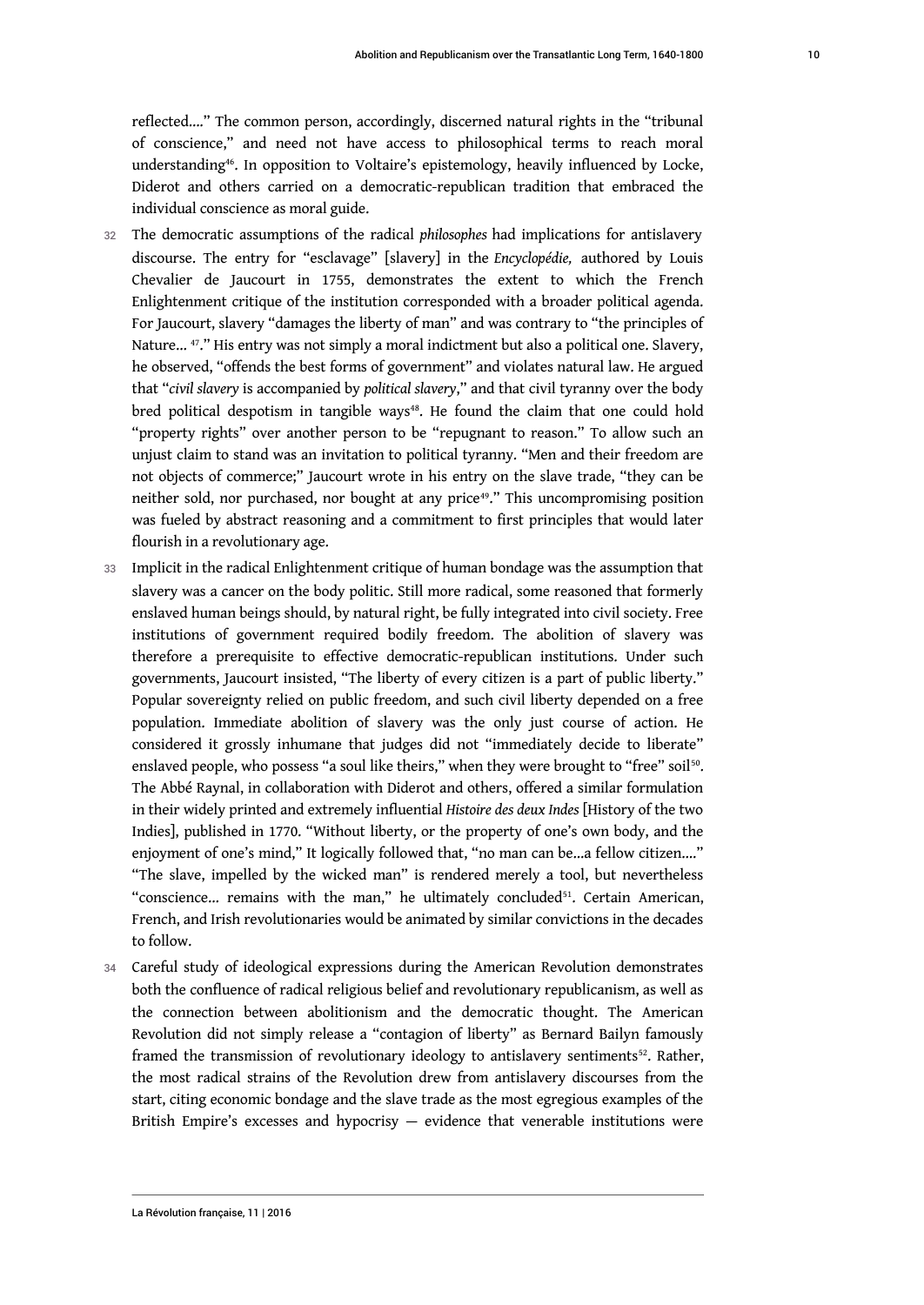fundamentally flawed. Like cracks splintering the base of a grand monument, some viewed slavery as undermining the British imperial project at its foundations.

- 35 Natural law and moral conscience, rather than custom and human law, would serve as the revolutionary's guide. British North American colonists of the eighteenth century often struggled to reconcile the idyll of British freedom with lived reality as rebellions amongst the enslaved in Jamaica, Surinam, and Guyana exposed the fragility of the imperial order and informed the protests that followed the Seven Years' War. As resistance advanced to perceived oppression during the Stamp Act crisis, efforts to undermine authority across the Atlantic contributed to a broader questioning of tradition and custom. Abolitionists, black and white, also relied on revolutionary languages to discredit an ancient institution and argue for radical change.<sup>[53](#page-23-8)</sup>
- <span id="page-11-0"></span>36 The most biting critiques of the British empire during the American Revolution embraced the abstract reasoning of *la philosophie moderne* and included protests against slavery. Historians have long argued that the revolution spread liberationist ideology and converted some patriots to the cause of abolition. Few have acknowledged that abolitionist ideas animated the most radical participants from the start. Prominent ideologues like James Otis, Benjamin Rush, and Thomas Paine, contended that chattel slavery was a symptom of a corrupted British imperial project—a contagion that threatened to infect the body politic, leading to tyranny and despotism. Otis, the Boston legal prodigy, demonstrated the potential of natural rights theory in pressing for racial equality. In a widely distributed pamphlet in 1764, he declared: "The Colonists are by the law of nature free born, as indeed all men are, white or black <sup>[54](#page-23-9)</sup>."
- <span id="page-11-2"></span><span id="page-11-1"></span>37 James Otis was not alone among patriots in merging the battle against political tyranny with that confronting economic bondage. In a 1773 abolitionist pamphlet with republican overtones, Benjamin Rush argued that to tolerate slavery was to justify political tyranny. "If domestic Slavery is aggreeable to the Will and Laws of God," he asserted, "political Slavery is much more so." Following this logic, Rush suggested, "King Charles the First did no wrong" and "Passive Obedience" was owed to tyrants<sup>[55](#page-23-10)</sup>. Drawing explicitly on the tradition of the English Revolution, he argued that all despotism must be resisted, no matter how entrenched. Revolutions were needed to emancipate the people from political enslavement and would similary be necessary to eradicate "domestic" slavery. The English Revolution offered a rich set of intellectual resources to draw upon when confronting oppressive power of all sorts. Radical dissenters among various seventeenthcentury Protestant sects had merged religious fervor with republican politics. The most radical among them challenged slavery as a usurpation of the sovereignty of God and the integrity of personal conscience. Radicals in the late eighteenth century similarly sought to merge these discourses and simultaneously usher in an age of personal and political freedom.
- <span id="page-11-4"></span><span id="page-11-3"></span>38 Republican radicals sought to break definitely with the past and looked forward to the "birthday of a new world," in Paine's words.<sup>[56](#page-23-11)</sup> In a piece published more than a year before his stirring pamphlet *Common Sense*, Paine assailed slave-traders who "wilfully sacrifice Conscience," and advocated for abolition as a matter of natural right. The artisan radical and recent émigré from England argued that governments should "in justice set [slaves] free, and punish those who hold them in slavery." Echoing both seventeenthcentury English radicals and the democratic-republican *philosophes*, he asserted that justifications for enslaving human beings were "contrary to the plain dictates of natural light, and the conscience... [57](#page-23-12)." Paine and others among the democratic wing of the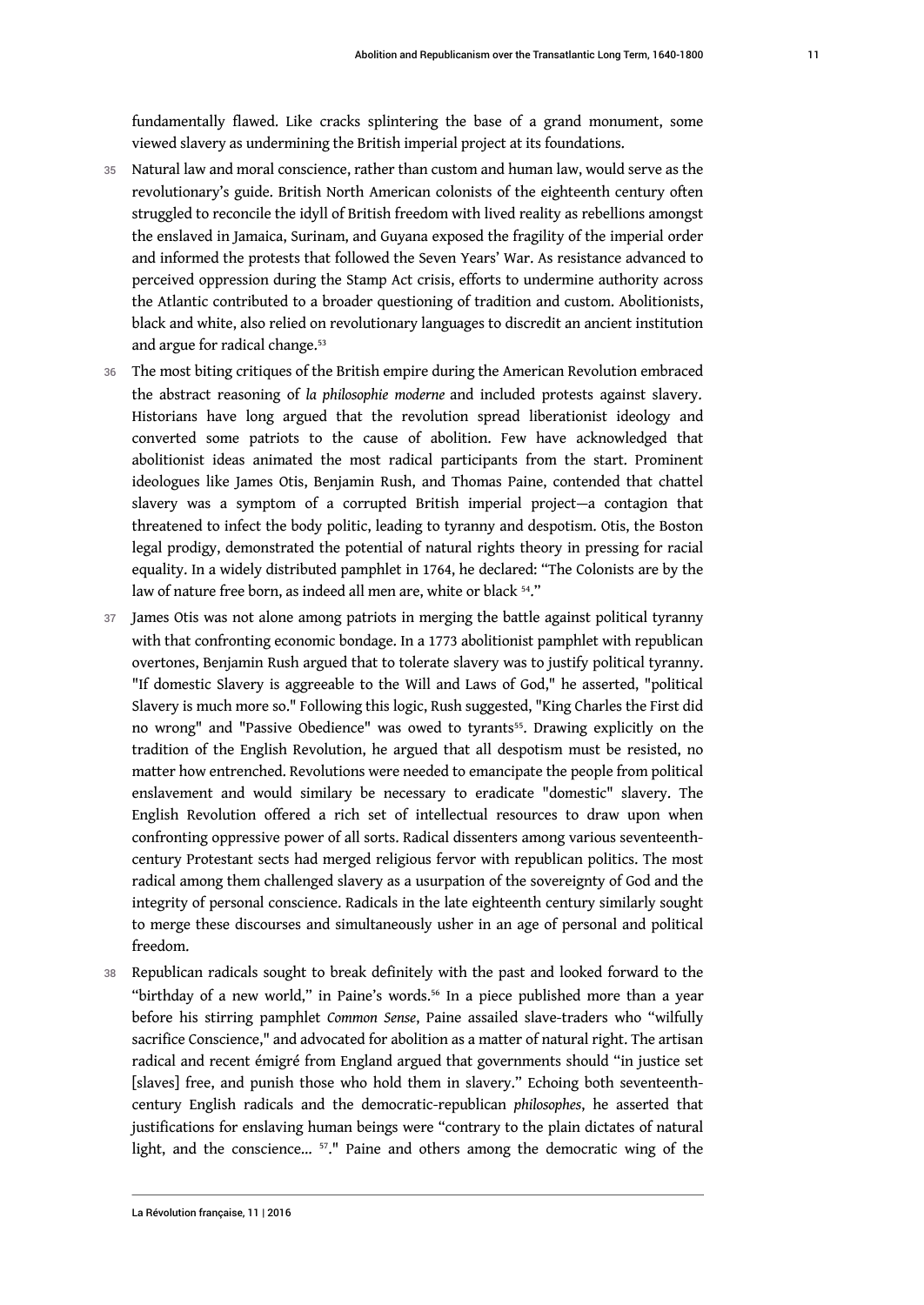revolutionary movement increasingly embraced sweeping political and institutional changes, whereby society could be transformed and the chains of economic bondage broken forever.

- <span id="page-12-1"></span><span id="page-12-0"></span>39 Just months after Paine's piece appeared in print the first abolition society was formed in Philadelphia. The Pennsylvania Abolition Society (1775) became the model both for the Society for Effecting the Abolition of the Slave Trade in London (1787) and the *Amis des Noirs* in Paris (1788). The founding of the Paris society followed the French abolitionist Jacques-Pierre Brissot's travels to America and subsequent visit with British activists in London[58](#page-23-13). Brissot was a committed democratic-republican and strong supporter of American independence<sup>[59](#page-24-0)</sup>. The roots of the club extended to the Gallo-American Society, a French group that gathered enthusiastic supporters of the American cause and Enlightenment ideals. It was also heavily indebted to the influence of Anthony Benezet, who they held as a veritable patron saint<sup>[60](#page-24-1)</sup>. Members included Brissot, Condorcet, and Mirabeau, among others<sup>[61](#page-24-2)</sup>. Many would go on to become leaders of the Girondin faction in the National Convention following the French Revolution $62$ .
- <span id="page-12-7"></span><span id="page-12-6"></span><span id="page-12-5"></span><span id="page-12-4"></span><span id="page-12-3"></span><span id="page-12-2"></span><sup>40</sup>From the start of the revolution in France, Brissot's journal, *Le Patriote Français,* covered the campaign to extend representation to the free colored population in Saint-Domingue [63](#page-24-4) . As a result of this advocacy, the *Amis des Noirs* welcomed bi-racial members and endorsed equal citizenship rights for all free men, regardless of race. This development had transnational ramifications.<sup>[64](#page-24-5)</sup> The British abolitionist Thomas Clarkson was present at many of the meetings and personally lobbied members of the National Assembly<sup>[65](#page-24-6)</sup>. He warned that if France failed to abolish the slave trade: "the Principles on which She has brought about the revolution will be justly considered to have flowed from a polluted source, her Declaration of the Bill of Rights will be considered as the Declaration of Hypocrites... and She will become the Derision of Europe<sup>[66](#page-24-7)</sup>." For Clarkson, France had set the pace for change and could serve as a model for both Great Britain and the United States if the new republic embraced a multi-racial citizenry.
- <span id="page-12-14"></span><span id="page-12-13"></span><span id="page-12-12"></span><span id="page-12-11"></span><span id="page-12-10"></span><span id="page-12-9"></span><span id="page-12-8"></span>41 An uprising led by people of color, both free and enslaved, in Saint-Domingue in 1791 and the emancipation decrees that soon followed, occurred just as Francomania was growing in the young United States.<sup>[67](#page-24-8)</sup> Defenders of slavery blamed the insurrection on the abolitionism of the *Amis des Noirs* and the spread of radical republican ideas in the French Caribbean<sup>[68](#page-24-9)</sup>. There was truth in this claim, as numerous insurgents expressed their grievances in democratic-republican language – that they fought to "enjoy the liberty they are entitled to by the Rights of Man <sup>[69](#page-24-10)</sup>." Drawing on the language of the rebels in Saint-Domingue, some democrats in the United States fused pro-French sentiments with antislavery convictions, even lending support for the violent revolt<sup>[70](#page-24-11)</sup>. PAS president James Pemberton wrote to the *Amis des Noirs*, calling the French response to grievances by people of color in Saint-Domingue as an "advance" that promised to "forward the great business of the abolition of slavery, and of a just recognition of the Rights of Man <sup>[71](#page-24-12)</sup>." The first American Convention for Promoting the Abolition of Slavery proclaimed it "inconsistent with sound policy" that slavery be allowed to continue, as it exposed the nation to "those evils which insurrections… have introduced into one of the riches islands in the West-Indies." The rebellion in Saint-Domingue was caused by slavery itself, which robbed its victims of their natural freedom. "In vain has the tyranny of kings been rejected," the convention continued, "while we permit in our country a domestic despotism…[72](#page-25-0)." The abolitionist crusade was firmly linked with the broader struggle against tyranny and oppression.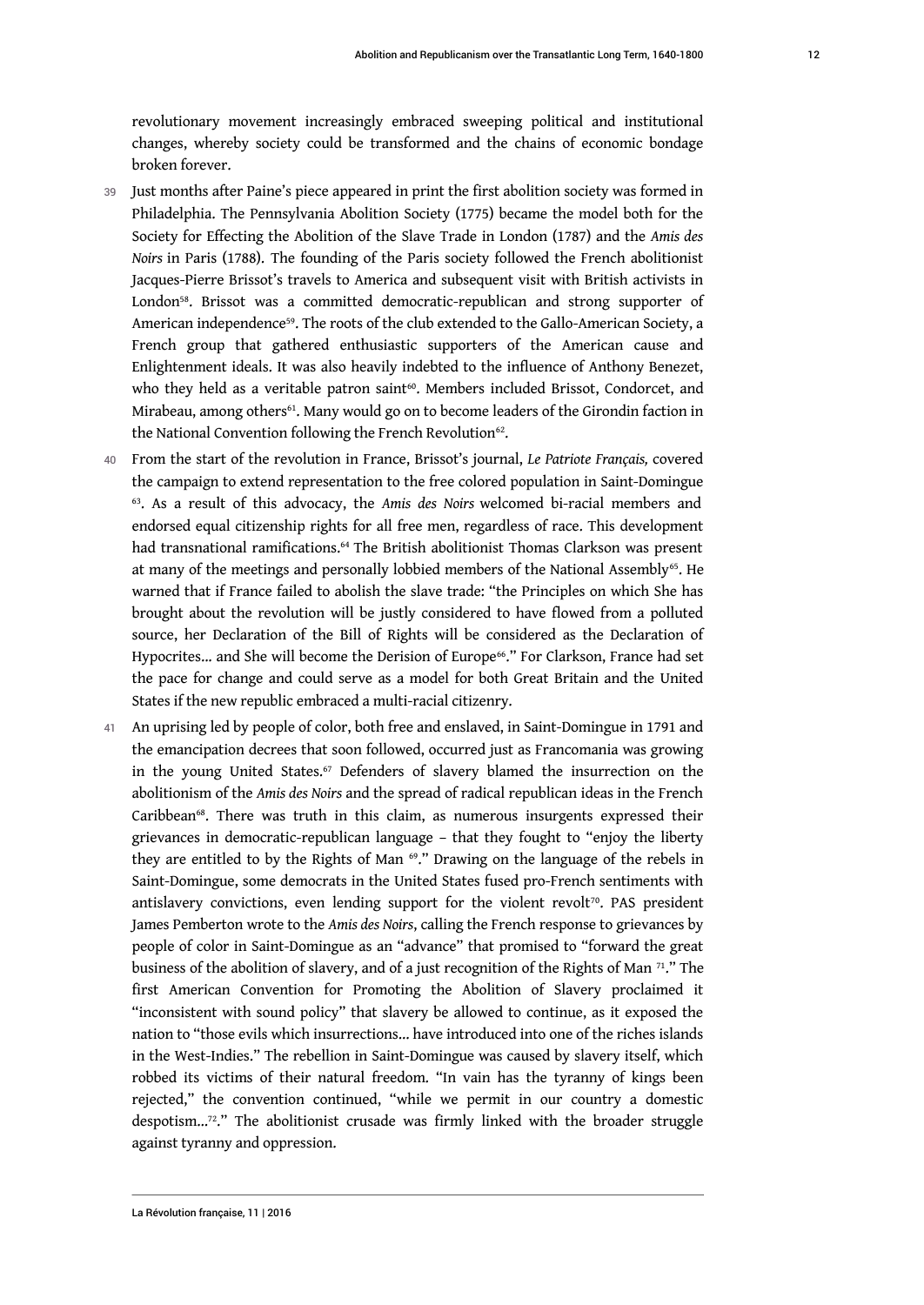- <span id="page-13-1"></span><span id="page-13-0"></span>42 The French Emancipation Decree in early 1794, which abolished slavery in France and her colonies, framed transnational abolitionism as a liberation movement. The Convention's act applied to French colonies as well and even universally. Danton audaciously announced that "until now our decrees of liberty have been selfish, and only for ourselves. But today we proclaim it to the universe...<sup>[73](#page-25-1)</sup>." For many French democrats, emancipation was the culmination of a process that began with the abolition of royal privilege and ended with a wholesale rejection of the "aristocracy of the skin<sup>[74](#page-25-2)</sup>." The emancipation decrees the French commissioners in 1793 and the French National Convention a year later sparked a transatlantic dialogue. A letter from the "citizens of color of Philadelphia" to the French National Convention reflected the optimism of the age, praising commissioner Léger-Félicité Sonthonax for "breaking our chains" with "the immortal Decree wiping out all traces of slavery in the French colonies."[75](#page-25-3) Slavery had been overthrown in Saint-Domingue, a colony that had produced enormous wealth through forced labor, setting the tone for both radical antislavery activism and conservative reactions in the young United States.
- <span id="page-13-3"></span><span id="page-13-2"></span>43 American abolitionists took their cue from Paris and insisted on speeding up the process of emancipation in the United States and more aggressively challenging the planter interest. Shortly after news of the declaration reached Philadelphia, one advocate wrote to Benjamin Rush, noting that "the French... are more rapid in their motions than we<sup>[76](#page-25-4)</sup>." At the following meeting of the American Convention of Abolition Societies, the French decree received much attention. The antislavery convention even resolved "To endeavour to free negroes from St. Domingo retained here as slaves, contrary to the decree of the National Convention of France<sup>[77](#page-25-5)</sup>." The American abolitionist societies looked to the French emancipation decree as an example of what could be accomplished through appeals to universal rights.
- <span id="page-13-5"></span><span id="page-13-4"></span>44 The decree also received considerable attention beyond abolitionist circles. The democratic-republican press, especially in the northern United States, printed English translations of the proclamation and covered civic feasts featuring toasts which mingled the celebration of French military victories with calls for the abolition of slavery in all its forms[78](#page-25-6). A description of engravings displayed at a celebration in Boston, for example, was printed in a republican newspaper in South Carolina. It described "people of colour, all clad after the manner of their respective countries, stretching forth their arms towards France… stepping forward to take a copy of what is written on the tables (THE RIGHTS OF MEN)  $79$ ." Emancipation was consistently situated within the context of republican revolution and made use of radical Enlightenment language and imagery.<sup>[80](#page-25-8)</sup> These were categories that "patriotic" Americans were predisposed to receive favorably, communicated an uncompromising commitment to freedom and insisted on unwavering support of fundamental principles.
- <span id="page-13-9"></span><span id="page-13-8"></span><span id="page-13-7"></span><span id="page-13-6"></span>45 Across the Atlantic, in Ireland, the influence of democratic-republican ideas on politics and antislavery activism was similarly conspicuous. The writings of Paine and leading French revolutionaries were especially influential and widely distributed amongst the United Irishmen. At celebrations of French victories, society members toasted "Confusion to the Enemies of French Liberty," and to "The Rights of Man<sup>[81](#page-25-9)</sup>." In 1791, Olaudah Equiano had toured Ireland, meeting abolitionists, discussing his autobiography, and fueling antislavery sentiment throughout the island<sup>[82](#page-25-10)</sup>. Thomas McCabe, a founding member of the United Irishmen, planned an effective campaign against the involvement of Belfast merchants in the slave trade and another member, William Drennan, organized a boycott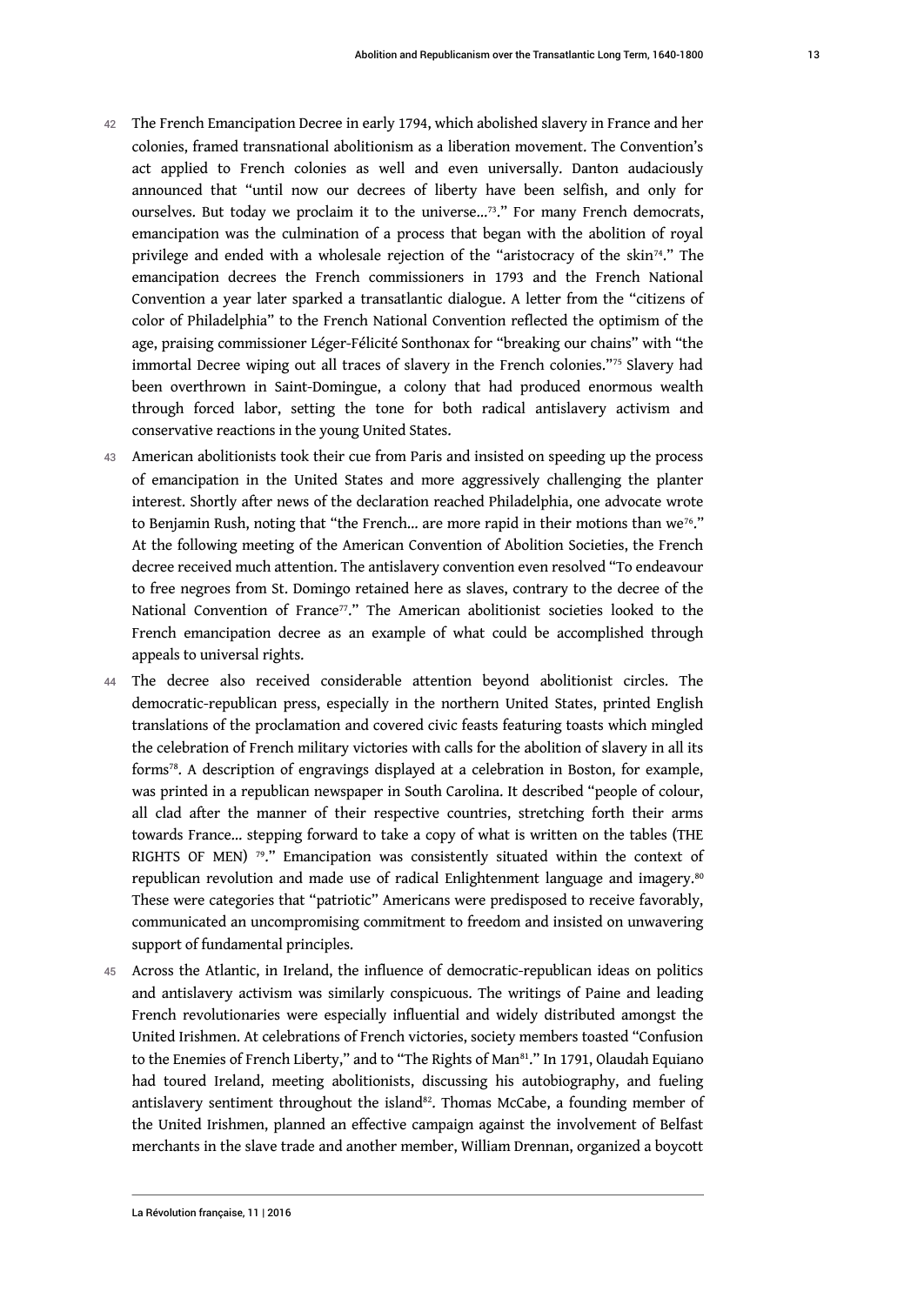<span id="page-14-2"></span><span id="page-14-1"></span><span id="page-14-0"></span>of West Indian sugar in the early 1790s<sup>[83](#page-25-11)</sup>. Yet another, Henry Joy McCracken, looked forward to "a speedy Repeal of the infamous traffic in the flesh and bone of Man<sup>[84](#page-25-12)</sup>." The society's mouthpiece, the *Northern Star,* consistently promoted antislavery views throughout the 1790s. One editorial insisted that "it be admitted that the consumption of West India produce... is the sole support of [the slave trade], every individual, as far as he consumes, becomes accessory to the guilt<sup>[85](#page-25-13)</sup>." Calling for a boycott on sugar and rum from the Caribbean, the paper hoped to cut off the flow of capital that sustained plantation slavery in the new world.

- 46 The fusion of radical republican ideology and abolitionist commitments was especially evident in Thomas Russell's widely distributed *A Letter to the People of Ireland* (1796). Russell forwarded a higher law doctrine of natural rights and adroitly linked the causes of oppressed Catholics, Irishmen impressed by the British Navy, and enslaved Africans. The tract aimed to thoroughly discredit British law and imperial policy. "Those insolent enslavers of the human race," he exclaimed, "wish to fetter the mind as well as the body..." Human beings, he contended, were moral agents accountable only to God and conscience<sup>[86](#page-25-14)</sup>.
- <span id="page-14-3"></span>47 Like the antinomian republicanism driving Leveller thought in the mid-seventeenthcentury English Revolution, Russell's *Letter to the People* grounded egalitarianism and democratic politics in divine conscience rather than human law. Human laws, he contended, "are to be obeyed so far as they consist with the Divine will and no further." Respect for human laws was the greatest cause of "the calamities and wickedness which fill the annals of mankind." He lamented that hundreds of thousands of Irishmen had been impressed to service in the British Navy forcing one to act against both "his reason and his conscience<sup>[87](#page-25-15)</sup>." This critique of empire echoed the resistance of seventeenthcentury English radicals, who viewed military conscription as a form of embodied political slavery that enabled the development of racial slavery. For Russell, impressment was akin to enslavement, as individuals were physically coerced to serve without their consent.
- <span id="page-14-4"></span>48 Provocatively, Russell moved beyond the customary metaphor of slavery and called for the Irish to explicitly reject Britain's support of African bondage, as it violated the "rights of man." He pleaded with "the Irish nation" to consider that Britain's warfare, which relied upon the impressment and forced labor of Irishmen and other imperial subjects, was aimed to continue the slave trade. He held that this concern was "of the greatest consequence" and questioned whether the Irish were "willing to employ their treasure and their blood," to support such an oppressive system. Russell continued with a series of sharp queries on the subject: "Do they know that that horrid traffic spreads its influence over the globe... that it is impossible for language adequately to express its horror and guilt.... If this trade is wrong, is it right for the Irish nation to endeavour to continue it<sup>[88](#page-25-16)</sup>?" Resistance to impressment, for this leading United Irishmen, represented tangible and direct resistance to the transatlantic slave trade.
- <span id="page-14-6"></span><span id="page-14-5"></span>49 For Russell, a free and independent Irish republic was predicated on the abolition of chattel bondage. He compared the treatment of Africans to that of Irish Catholics who were routinely denied basic rights by the Penal Law. To provide support for the slave trade contradicted the fundamental principles of the United Irishmen. It is "not only the right but the *essential duty* of every man" to remove support for a government that supports such a system, he implored<sup>[89](#page-25-17)</sup>. The rights of humanity included the rights of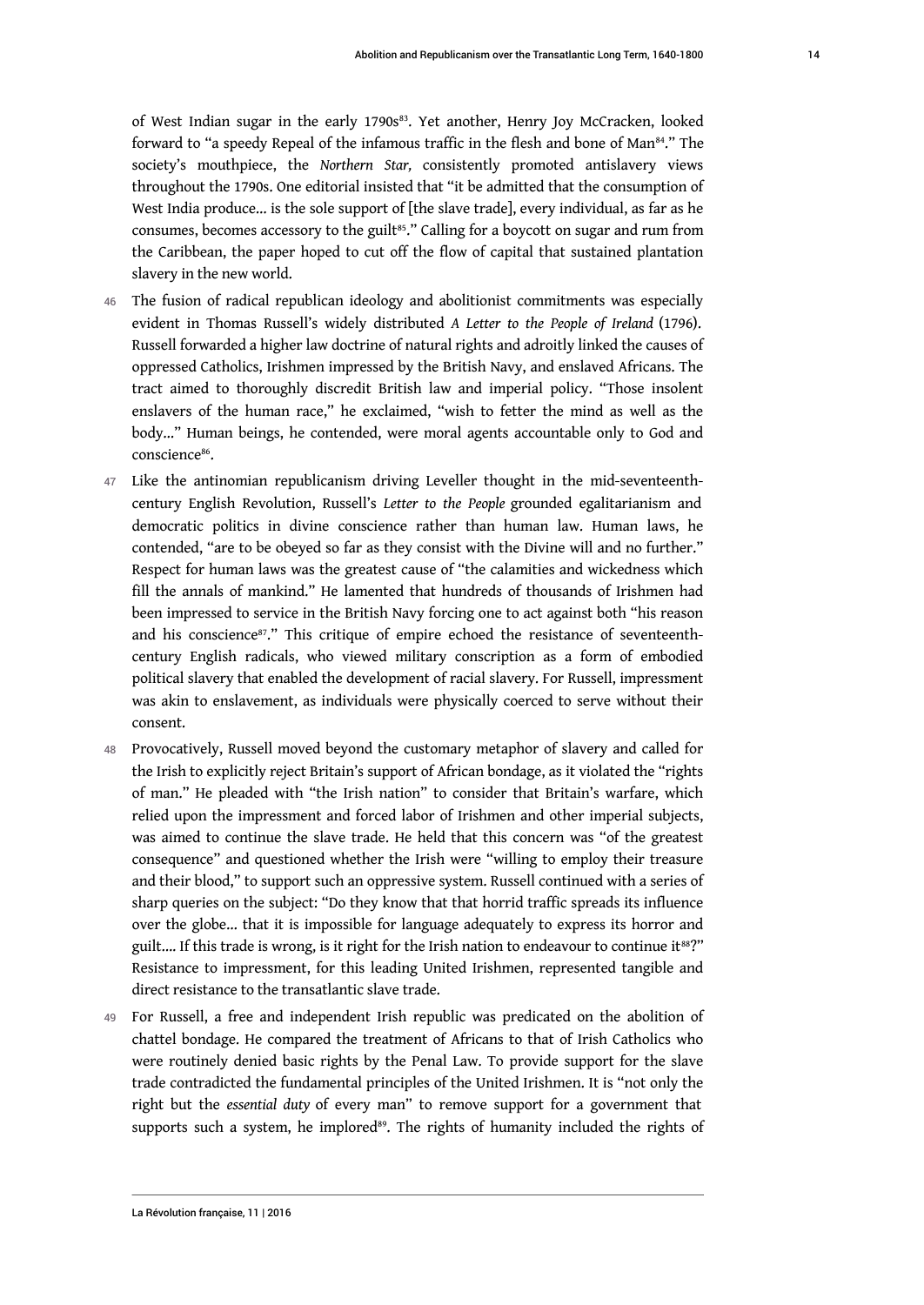Africans, and he hoped that the Irish would take the lead in asserting liberty for all, regardless of race, class, or religion.

- 50 Russell and other United Irishmen embraced a cosmopolitan republicanism, emphasizing what the Irish had in common rather than their differences. Rallying Irishmen to defend their moral destinies in the face of British greed and oppression meant challenging all laws that support tyranny. "It is on this account that liberty should be fought and is truly estimable;" he observed. Not just Irishmen, but all human beings, must destroy "those prejudices and institutions which made man bow down before man, or his law; and to these Idols... sacrifice of his abilities, his judgment, his conscience, and his eternal happiness<sup>[90](#page-25-18)</sup>." Clearly influenced by the French Revolution, he identified the institutions of the past as corrupted and encouraged all to base their actions on a new moral code, grounded in reason and conscience. Human bondage was incompatible with this new moral outlook. Ultimately, he and other Irish radicals critiqued the colonial project itself as anathema to self-government and the protection of human rights.
- <span id="page-15-1"></span><span id="page-15-0"></span>51 In asserting their rights, the United Irishmen tended to reject precedent and constitutional approaches, instead embracing abstract principles and natural rights. Thomas Addis Emmet, a strong advocate of Irish independence and a vocal opponent of chattel slavery, embodied this perspective<sup>[91](#page-25-19)</sup>. Prior to the rebellion, he wrote that "Their title to liberty rested not on the charter, it rested on the *rights of man*." Man is made "a slave by precedent," he concluded, "when he could not be made a slave by force." For Emmet, freedom from enslavement was a natural right and he fought consistently against multiple forms of slavery throughout his life. He viewed the "subjection of Ireland to the English power" as a debasing form of slavery and also considered the enslavement of Africans as a gross violation of their natural rights $^{92}$  $^{92}$  $^{92}$ .
- <span id="page-15-3"></span><span id="page-15-2"></span>52 Emmet put principle into practice<sup>[93](#page-25-21)</sup>. After being imprisoned following the failed rebellion 1798, he fled to the United States. Shortly after settling in New York City he wrote to a friend in Ireland, justifying his decision to avoid taking up residence in the South. "You know the insuperable objection I have always had to settling, where I could not dispense with the use of slaves," he noted, "and that the more they abound, the stronger are my objections... [94](#page-26-0)." He proceeded to take up cases as a lawyer for the New-York Manumission Society and remained a passionate advocate for the enslaved and a defender of democratic principles well into the nineteenth century<sup>[95](#page-26-1)</sup>.
- <span id="page-15-6"></span><span id="page-15-5"></span><span id="page-15-4"></span>53 In the United States, Emmet entered a political world more similar to the one he had left than he may have expected. The perceived excesses of the French Revolution and fears of abstract principles contributed to a backlash against both democratic-republican politics and radical abolitionism by the late 1790s<sup>[96](#page-26-2)</sup>. Conservative "friends of order" like Noah Webster, Jedidiah Morse, and William Cobbett warned of a new contagion — that of French modern philosophy and the democratic politics that accompanied such ideas. They emphasized the threat of democrats, popular politics, and rash abolitionists to the fabric of the new republic. Fears of atheism, mob violence, and anarchy led many of those opposed to slavery to moderate their approach.
- <span id="page-15-7"></span>54 Prior to Emmet's arrival, a number of other dissidents of the rebellion of 1798 had settled throughout the United States. During the 1790s over ten thousand Irish arrived in the Philadelphia region alone, many having experienced British repression<sup>[97](#page-26-3)</sup>. In 1797, The American Society of United Irishmen was established in Philadelphia and seamlessly entered the already established network of democratic societies. A shared affinity for the "rights of man" and resistance to a perceived revival of arbitrary power in Britain and the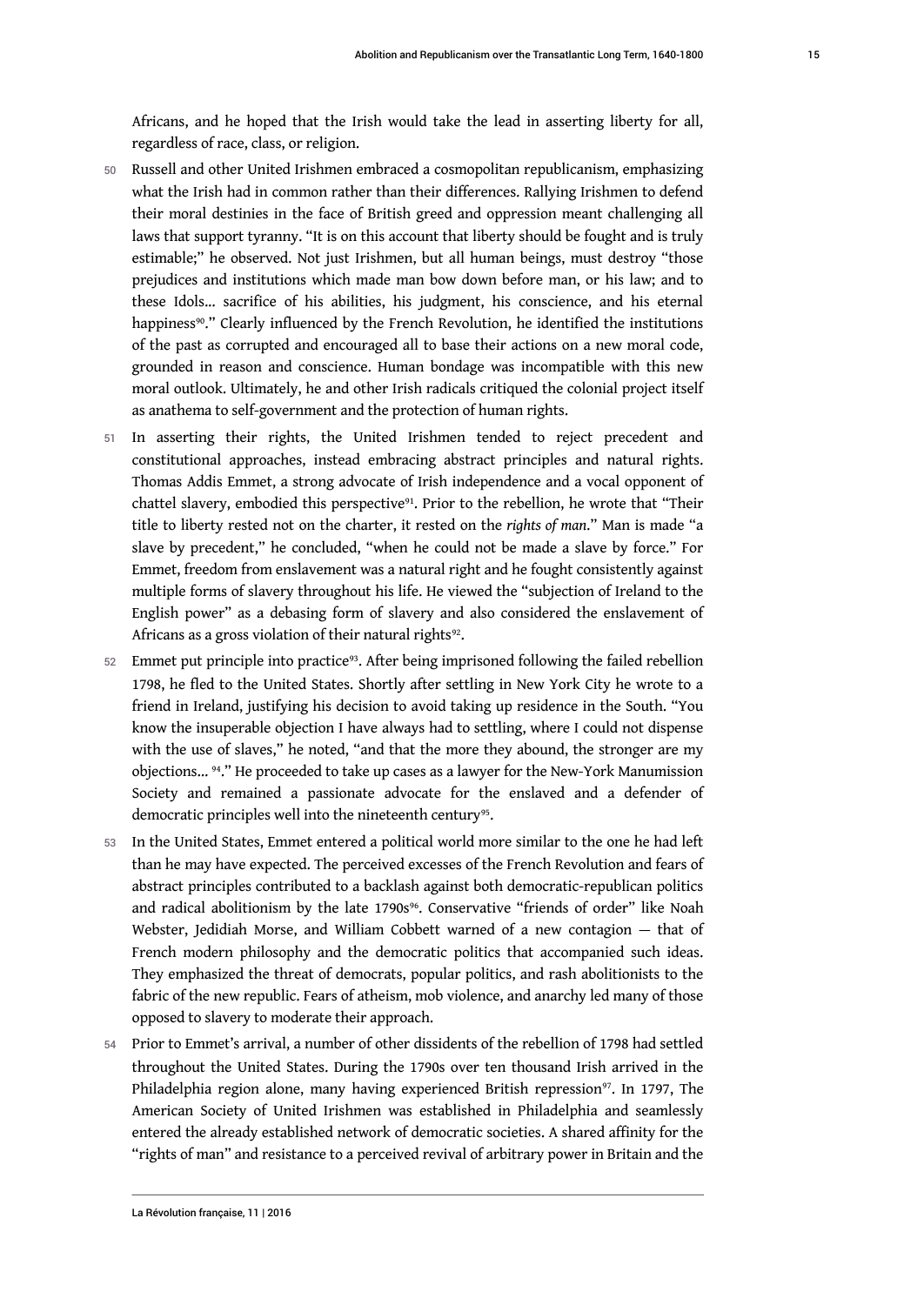<span id="page-16-1"></span><span id="page-16-0"></span>United States united the organizations in support of democratic revolutions throughout the world. The Constitution of the Society called for "the Union, Equality and Liberty of All Men…[98](#page-26-4)." Society member James Reynolds declared that the "tyrannical imprisonments, the rapes, the arsons, the tortures, and the military murders are about to be avenged, and, that a manly people, whom six hundred years slavery could not debase, are about to be restored to their rights[99](#page-26-5)." Members such as Reynolds brought a militancy to the American democratic movement that raised the ire of conservatives.

- <span id="page-16-2"></span>55 Arch-Federalist William Cobbett was alarmed that radical Irish republican writings were being circulating amongst democratic circles in America.[100](#page-26-6) He promptly published a pamphlet attacking the group. Lumping the United Irishmen together with the "whiskyboys and their partizans, the democrats," Cobbett characterized the society as imitators of French "modern philosophers," and English dissenters such as "Priestley and Price." Accordingly, he observed, they chanted "'Equality! Dignity of human nature! — Aristocracy! — Slavery! Chains!' The very cant of the philosophic philanthropic murderers in France." Cobbett lamented the Irish emigrating in large numbers to the United States and even suggested they be enslaved instead. "I have sometimes been suprized," he bitingly remarked, "that the traders to the Irish coast did not give their merchandize a different hue…." But he was not too surprised, because "a cargo of black boys is worth two of *white boys* at any time…[101](#page-26-7)."
- <span id="page-16-3"></span>56 After the founding of an American chapter of the United Irishmen, Cobbett's denouncements grew even more intense. The "emigrated UNITED IRISHMEN," Cobbett warned, were plotting a conspiracy to topple the established government of the United States. He was especially concerned with the Society's commitment to "*Equality and Liberty to ALL men*," and that the society held its meetings at "the AFRICAN SCHOOL." For Cobbett, "what renders the situation of America more favourable to the views of France than any other country, is the *negro slavery* to the southward." He sensed a clear link between democratic radicalism and emancipationism:

<span id="page-16-4"></span>On this it is that the villains ground their hope. It is said, that some of the *free* negroes have already been admitted into the conspiracy of the UNITED IRISHMEN, and that some slave-holders either in Carolina or Virginia have engaged, in '*a case of* URGENCY,' to set their negroes free, in order to excite discontents amongst those of their neighbours, and thus involve the whole country in rebellion and bloodshed.

- 57 Such a result is desired by "the jacobins" of America, he continued, and called on the "friends of government" to remain vigilant. He warned that "the closest intimacy exists between the sans-culotte French… the emigrated United Irishmen, and a base American printer, notoriously in the service of France<sup>[102](#page-26-8)</sup>."
- <span id="page-16-6"></span><span id="page-16-5"></span>58 Fears over the radical politics of Irish and French emigres contributed to an atmosphere of political paranoia that divided antislavery activists in the United States. The Alien and Sedition Acts passed during the Adams administration attempted to quell dissent and insulate the established government from attack<sup>[103](#page-26-9)</sup>. Conservative observers looked across the Atlantic for evidence of the efficacy of such an approach. Pitt's Britain had effectively stymied the reformers through a series of repressive laws and decrees. Ireland served as a warning to those who would take democratic radicalism too lightly. One conservative newspaper included an article from Dublin, daring its subscribers to read it and "tell me if the Alien and Sedition bills are not necessary<sup>[104](#page-26-10)</sup>." The acts had a chilling effect on radical politics, spilling over to antislavery activism. To witness the decline of abolitionism during this period was to witness, in David Brion Davis's artful phrasing, "the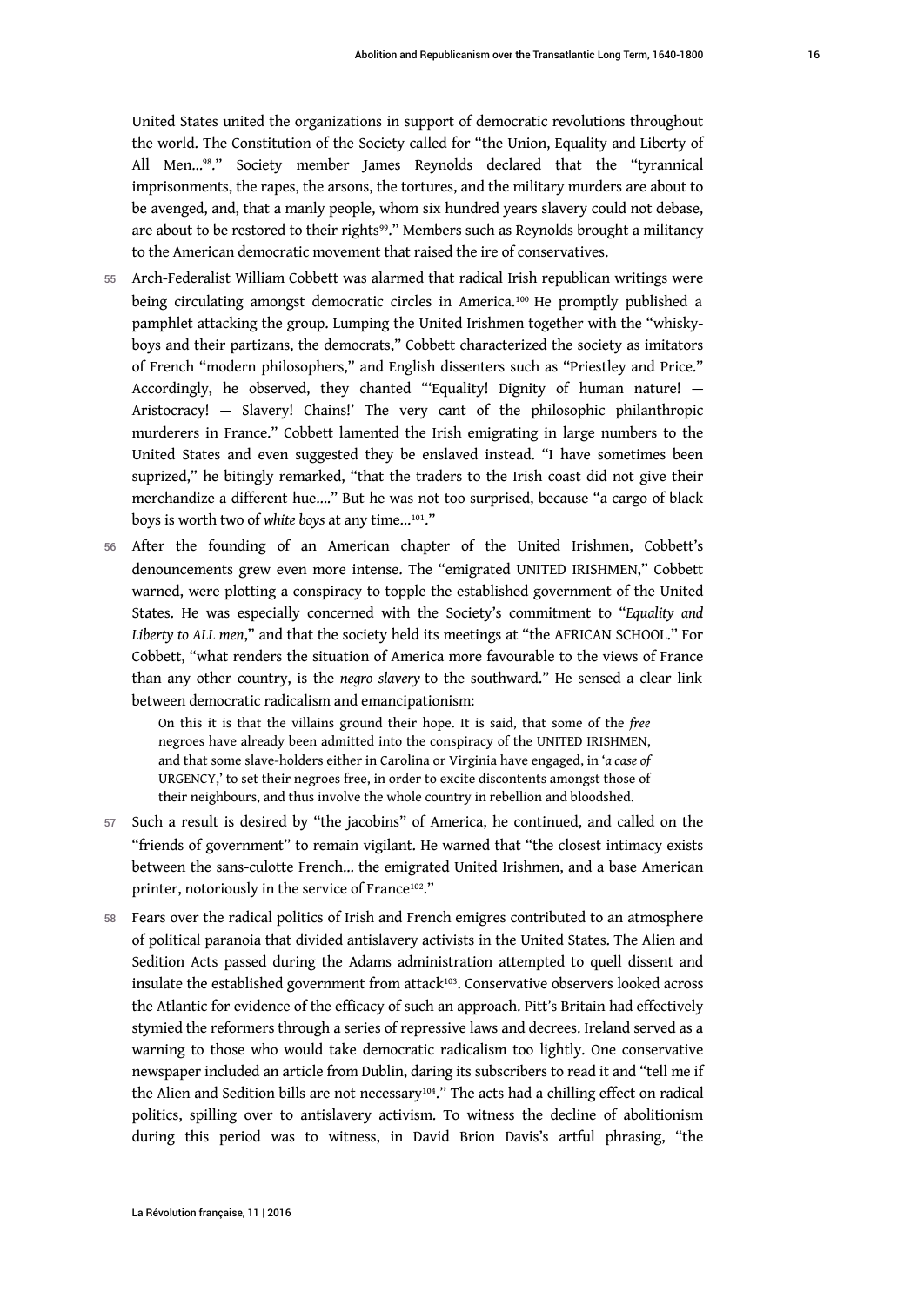<span id="page-17-1"></span><span id="page-17-0"></span>perishability of Revolutionary time."[105](#page-26-11) By the end of the eighteenth century, a more moderate and pragmatic style of antislavery reform emerged and those who continued to vocalize commitments to radical republicanism were forced underground $^{106}$  $^{106}$  $^{106}$ .

# Conclusion

- 59 Transatlantic republicanism cannot be reduced to an eighteenth-century phenomenon let alone a mere product of the Age of Atlantic Revolutions. Its roots, both in ideological formation and revolutionary expression, stretch back to the mid-seventeenth century and the political upheavals that made the English Revolution an Atlantic event. Understanding how a complex intersection of ideological inheritances—classical, humanist, antinomian, and radical Enlightenment—combined over time to define this political culture requires the perspective of the *longue durée*. One very significant benefit of the *longue durée* approach is that it allows us to see how abolitionism emerged as an original feature of transatlantic republican political culture in the mid-seventeenth century. Here, during the English Revolution, antinomians circulating throughout the English Atlantic first critiqued the ways in which imperial expansion degenerated republican virtue at home through its reliance on political (military conscription) and economic (term-bound and perpetual chattel slavery) forms of embodied human bondage. So-called empires of liberty would ultimately impose the enslaving power of arbitrary government at home in order to force their own people and others of African descent into multiple forms of bondage in the pursuit of wealth and power abroad. In the first generation of transatlantic republicanism, radicals discovered that racial slavery in Atlantic colonies led to the internal colonization of the domestic body politic and plantation and military bondage for the poor.
- 60 Throughout the eighteenth century, radical Enlightenment thought in Britain, France, and the colonial Atlantic sustained and strengthened the links seventeenth-century antinomians made between liberty of conscience and liberty of the body, stressing their status as the fundamental features of human liberty, over which no entity, private or public, could justly claim prerogative, sovereign dominion. To exercise such power—to subject a person to the arbitrary will of another for the latter's benefit—was to enslave them, as neither conscience nor body could be preserved in freedom through such subjection. Recurring examples of resistance from the enslaved themselves further influenced radical Enlightenment thinking regarding the liberty of body and conscience and its antithesis, the unnatural, oppressive, morally corrupt, exploitative, and socially degenerative institution of racialized slavery.
- 61 The *lonque durée* view of republican abolition also compels us to begin re-thinking an historiographic paradigm regarding the Age of Atlantic Revolutions—that its challenge to monarchical/patriarchal order unleashed a contagion of radical thinking that made abolitionism a feature (albeit a contested one) of transatlantic republican political culture. We have argued instead that abolitionist thought and action throughout the eighteenth century helped inspire the revival of a revolutionary republican political culture in the late eighteenth-century Atlantic world. Radicals in the Franco-Irish republican network made some of the most impressive contributions to this revival, critiquing colonialism as a form of political slavery that captivated the Irish body politic, rendering it vulnerable to a form of embodied political slavery, the military conscription of Irishmen, whose forced labor in the British imperial military allowed even greater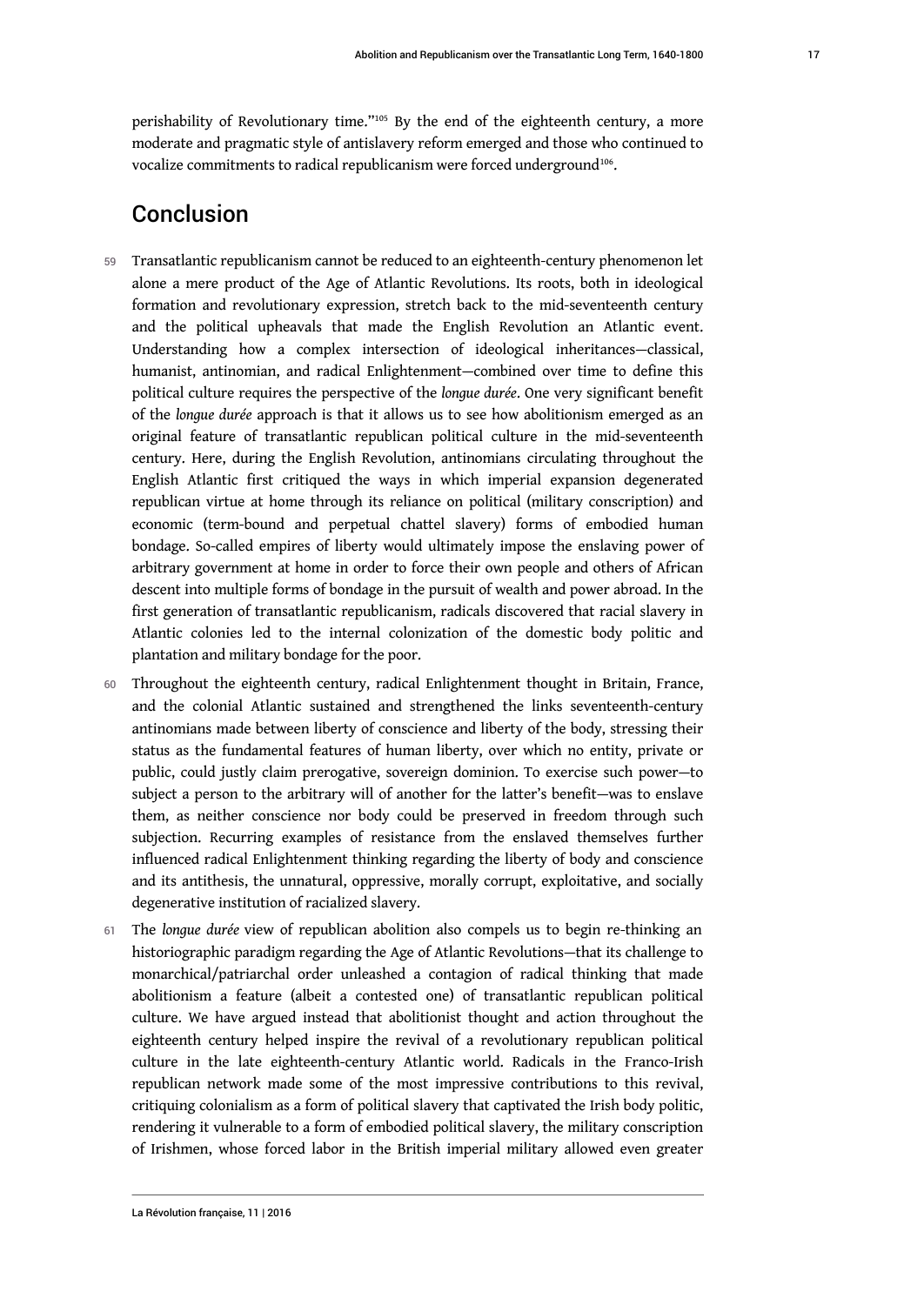tyrannies to fester around the Atlantic, most notably racialized slavery. Taking the *longue durée* of transatlantic radicalism into account once again, we see that in two periods of revolutionary upheaval, the first in the mid-seventeenth century and the second in the late-eighteenth, that the desire to abolish multiple forms of human bondage informed republican critiques of the very nature of colonialism.

#### **NOTES**

<span id="page-18-0"></span>**[1.](#page-2-0)** John GOODWIN, *Anti-Cavalierisme, or Truth Pleading as Well as the Necessity, as the Lawfulness of this Present War*, London, 1642, p. 7-9, 16, 38-39. For the meaning of political slavery in early modern England, see Quentin SKINNER, 'Rethinking Political Liberty', *History Workshop Journal*, 61:1, 2006, p. 156-170, esp.158-159; 'John Milton and the Politics of Slavery', *Visions of Politics II: Renaissance Virtue,* 3 volumes*,* New York, Cambridge University Press, 2002, p. 292-297. There was no single ideology or intellectual inheritance that unified republican (or 'commonwealth') thought in early modern England. Much work has been done on the classical inheritance and civic life that guided English humanist thought and political practice in the Tudor-Stuart era. See, for instance, John F. MCDIARMID (ed), *The Monarchical Republic of Early Modern England*, New York, Routledge, 2007, second edition, 2016), for a collection of essays reflecting on Patrick Collinson's influential article, 'The Monarchical Republic of Queen Elizabeth I', *Bulletin of the John Rylands Library, University of Manchester*, 1987, p. 1-31. In this article, I join Skinner's analysis of the antimonarchical republicanism of the English Revolution with a republicanism based on civic virtue that J.G.A. Pocock famously discussed in *The Machiavellian Moment: Florentine Political Thought and the Atlantic Republican Tradition*, Princeton, Princeton University Press, 1975). Blair Worden distinguishes between Skinnner's neo-Roman or "constitutional republicanism" and Pocock's Machiavellian notion of "civic republicanism." As Worden explains, constitutional republicanism may be defined as opposition to prerogative institutions of political power, culminating in an aversion to monarchical government. Pocock's civic republicanism reflects how the English refined Machiavelli's *Discourses* to form an ideal of "political action and civic virtue" in the century leading to up to the English Revolution. See Worden's illuminating essay, 'Republicanism, Regicide and Republic: The English Experience', in Martin van GELDEREN and Quentin SKINNER (eds), *Republicanism: A Shared European Heritage*, 2 volumes, New York, Cambridge University Press, 2004, 1: 307-327, quote on p. 308. This article, following Jonathan Scott's work, also moves beyond Skinner and Pocock, analyzing how a republicanism of English humanism, shaped by the Radical Reformation and practical Christian moral philosophy, informed the neoclassical constitutional challenge to monarchy during the English Revolution, see Jonathan SCOTT, 'What were Commonwealth Principles?', *The Historical Journal*, 47:3, 2004, p. 591-613.

<span id="page-18-1"></span>**[2.](#page-2-1)** For a contemporary formulation of sovereignty from the magisterial reformation perspective, see John WINTHROP, 'Liberty and the Weal Public Reconciled…Concerning…the Late Court of Elections at Newtown' and 'A Defense of an Order of Court Made in the Year 1637," in Thomas HUTCHINSON (ed), *A Collection of Original Papers Relative to the History of the Colony of Massachusetts Bay* , Boston, 1769, p. 63-71. For work on ancient constitutional concepts of sovereignty, see Corinne WESTON and Janelle GREENBERG, *Subjects and Sovereigns: The Grand Controversy of Legal Sovereignty in Stuart England*, New York, Cambridge University Press, 1991; Alan CROMARTIE, 'The Constitutionalist Revolution: the Transformation of Political Culture in Early Stuart England',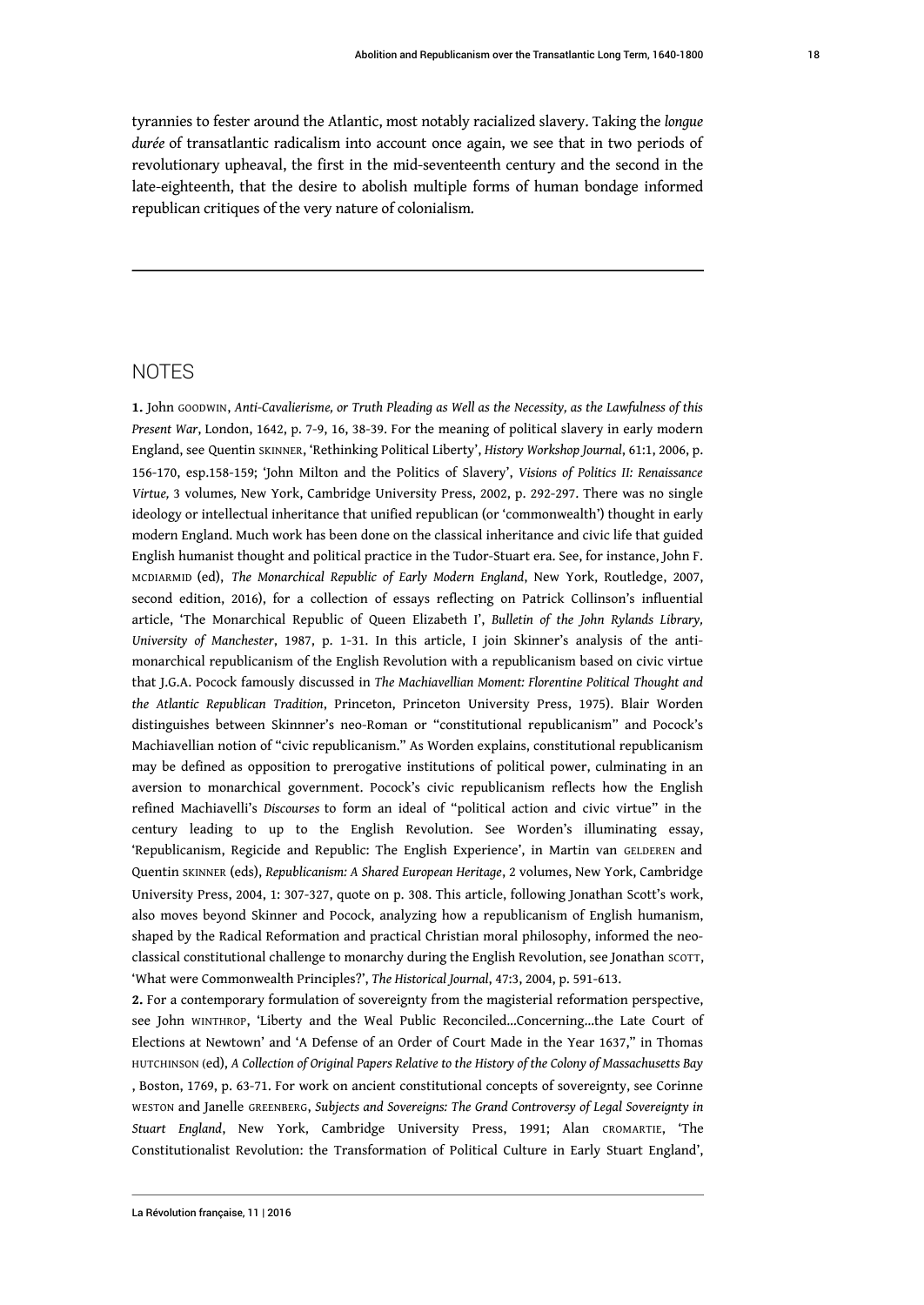*Past and Present*, 163: 1, 1999, p. 76-120; J.G.A. POCOCK, *The Ancient Constitution and the Feudal Law: A Study of English Historical Thought in the Seventeenth Century*, New York: Cambridge University Press, 1957, second edition 1987.

<span id="page-19-0"></span>**[3.](#page-2-2)** John LILBURNE, *The Free Man's Freedom Vindicated*, London, 1645 in Don Wolfe (ed), *The Leveller Manifestos of the Puritan Revolution*, New York: Humanities Press, 1967, p. 317; Richard OVERTON, *An Arrow Against All Tyrants,* London, 1646, p. 5; *A Defiance Against All Arbitrary Usurpations*, London, 1646, p. 2, 5, 26.

<span id="page-19-1"></span>**[4.](#page-3-0)** *Vox Plebis, or the People's Outcry Against Oppression, Injustice, and Tyranny*, London, 1646, p. 2, 4; William WALWYN, *The Power of Love*, London, 1643.

<span id="page-19-2"></span>**[5.](#page-3-1)** John CLARKE, *Ill News from New England: or A Narrative of New England's Persecution Wherein is Declared That While Old England is Becoming New, New England is Becoming Old*, London, 1652, p. 5, 7. For more on antinomian spiritual and political beliefs, including liberty of conscience, see Christopher HILL, 'Antinomianism in 17th Century England', in *The Collected Essays of Christopher* Hill, 2 volumes, Amherst, MA: University of Massachusetts Press, 1986, 1:162-184; Jonathan scorr, *England's Troubles: Seventeenth-Century English Political Instability in European Context*, Cambridge, Cambridge University Press, 2000, Chapter 11; David COMO, *Blown by the Spirit: Puritanism and the Emergence of an Antinomian Underground in Pre-Civil-War England*, Stanford, Stanford University Press, 2004.

<span id="page-19-3"></span>**[6.](#page-3-2)** For Gorton's life in New England, see Kenneth PORTER, 'Samuell Gorton: New England Firebrand', *The New England Quarterly*, 7:1, 1934, p. 405-454; George A. BRAYTON, *A Defense of Samuel Gorton and the Settlers of Shawomet*, Providence, RI, S.S. Rider, 1883. For his time in London during the Revolution, see Jonathan Beecher FIELD, *Errands into the Metropolis: New England Dissidents in Revolutionary London*, Hanover, N.H.,University of New England Press, 2009, Chapter 6.

<span id="page-19-4"></span>**[7.](#page-4-0)** Quotations from Gorton may be found in Samuel GORTON, *Simplicity's Defense Against Seven-Headed Policy*, London, 1646, edited by William R. STAPLES, Providence, RI, Marshall Brown, 1853, p. 80; Edward WINSLOW, *Hypocrisie Unmasked: A True Relation of the Proceedings of the Governor and Company of the Massachusetts Against Samuel Gorton of Rhode Island,* London, 1646, edited by Howard Millar CHAPIN, Providence, 1916, p. 28, 34, 43, 44.

<span id="page-19-5"></span>**[8.](#page-4-1)** Murray TOLMIE, 'Thomas Lambe, Soapboiler, and Thomas Lambe, Merchant, General Baptists', *Baptist Quarterly*, 27 (1977–1978), p. 4–13; Stephen WRIGHT, 'Thomas Lambe, 1629-1661', *Oxford Dictionary of National Biography* (Online edition, January 2008) [http://www.oxforddnb.com/ index/72/101072598].

<span id="page-19-6"></span>**[9.](#page-4-2)** [Richard OVERTON and William WALWYN], *A Remonstrance of Many Thousand Citizens*, London, 1646, p. 3, 4, 6, 8, 9, 10,14, 19-20.

<span id="page-19-7"></span>**[10.](#page-5-0)** Norah CARLIN, 'Leveller Organization in London', *Historical Journal*, 27:4, 1984, p. 959-960; Murray TOLMIE, *The Triumph of the Saints*, New York, Cambridge University Press, 1977, p. 144-184. Thomas EDWARDS, *Gangreana: or a Catalogue and Discovery…. of the Many Errors of this Time,* 3 volumes, London, 1646, 1: 81, 91-93.

<span id="page-19-8"></span>**[11.](#page-5-1)** Philip GURA,'The Radical Ideology of Samuel Gorton: New Light on the Relation of English to American Puritanism', *The William and Mary Quarterly*, 36: 1, 1979, 78-100; 'Samuel Gorton and Religious Radicalism in England, 1644-1648'*, Ibid.,* 40:1, 1983, p. 121-124.

<span id="page-19-9"></span>**[12.](#page-5-2)** For OVERTON, see *The Arraignment of Mr. Persecution*, London, 1645 and *Martin's Eccho,* London, 1645; for WALWYN, see *England's Lamentable Slavery*, London, 1645 and *A Word in Season*, London, 1646. For more on Overton's clandestine publishing career, see David R. ADAMS, 'The Secret Printing and Publishing Career of Richard Overton the Leveller, 1644–46', *The Library: The Transactions of the Bibliographical Society,* 11: 1, 2010, p. 3-88.

<span id="page-19-10"></span>**[13.](#page-5-3)** John COFFEY, 'Puritanism and Liberty Revisited: The Case for Toleration in the English Revolution', *Historical Journal*, 41:4, 1998, p. 961-985.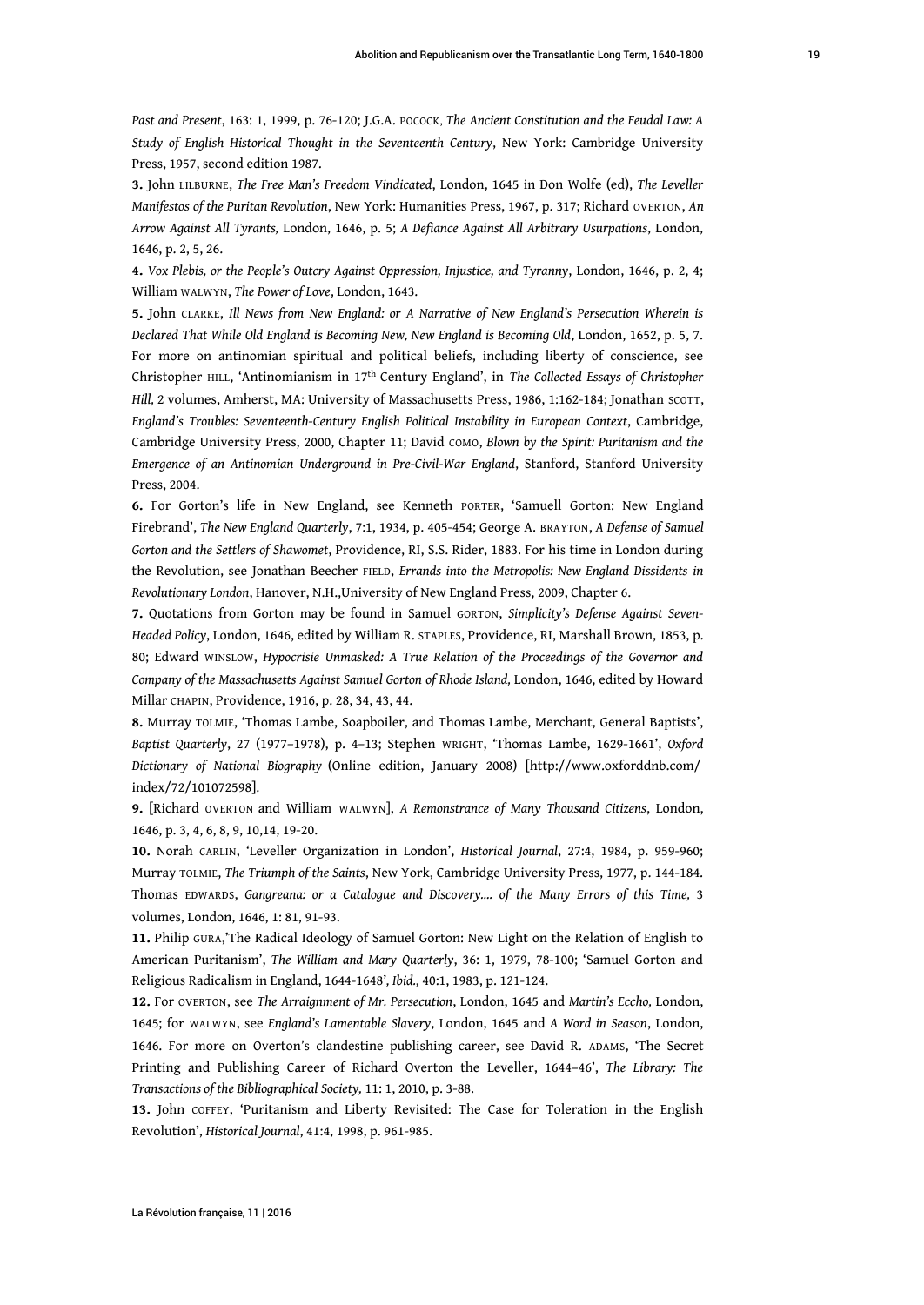<span id="page-20-0"></span>**[14.](#page-5-4)** Norah CARLIN , 'The Levellers and the Conquest of Ireland in 1649', *Historical Journal*, 30: 2, 1987, p. 269-288; Chris DURSTON, "'Let Ireland be Quiet:" Opposition in England to the Cromwellian Conquest of Ireland', *History Workshop Journal*, 21: 1, 1986, p. 105-112.

<span id="page-20-1"></span>**[15.](#page-5-5)** [OVERTON and WALWYN], *A Remonstrance of Many Thousand Citizens*, 16.

<span id="page-20-2"></span>**[16.](#page-6-0)** *An Agreement of the People for a Firm and Present Peace, upon Grounds of Common Right and Freedom,* London, 1647, p. 4, section 2; John LILBURNE, William WALWYN, Richard OVERTON, and Thomas PRINCE, *An Agreement of the Free People of England*, London, 1649, section 11. For more on the Levellers' constitutional proposals, see Ian GENTLES, 'The Agreements of the People and their Political Contexts, 1647-1649', in Michael MENDLE (ed), *The Putney Debates of 1647: The Army, the Levellers, and the English State*, New York, Cambridge University Press, 2001.

<span id="page-20-3"></span>**[17.](#page-6-1)** For the 1647 mutiny Leveller mutiny on Corkbush Field, Ware, Herefordshire, see Frances MASERES (ed), *Select Tracts Relating to the Civil Wars in England in the Reign of King Charles I*, London, 1815, p. xxxiii, xl-xlii, xlv-xlvi, lv-lviii. For the 1649 Leveller mutinies in London and Oxfordshire, see Charles FIRTH and Godfrey DAVIES, *The Regimental History of Cromwell's Army,* 2 volumes, Oxford, Clarendon Press, 1940, 1: 182-184; Henry DENNE, *The Levellers Design Discovered: or, the Anatomie of the Late Unhappy Mutiny Presented Unto the Soldiery of the Army*, London, 1649. For the best interpretive work on the mutineers' radical politics, see James HOLSTUN, *Ehud's Dagger: Class Struggle in the English Revolution*, London: Verso, 2000, p. 195-235.

<span id="page-20-4"></span>**[18.](#page-6-2)** *A Declaration by Congregational Societies in and about the City of London*, London, 1647; *The Humble Petition and Representation of Several Churches of God in London Commonly (Though Falsely) Called Anabaptists*, London, 1649.

<span id="page-20-5"></span>**[19.](#page-6-3)** Edward WINSLOW, *The Danger of Tolerating Levellers in a Civil State, or, An Historical Narration of the Dangerous Pernicious Practices and Opinions wherewith Samuel Gorton and his Leveling Accomplices so Much Disturbed and Molested the Several Plantations in New-England Parallel to the Positions and Proceedings of the Present Levellers in Old England,* London, 1649; FIELD, *Errands Into the Metropolis*: *New England Dissidents in Revolutionary London*, p. 48-71.

<span id="page-20-6"></span>**[20.](#page-6-4)** John Russell BARTLETT (ed), *Records of the Colony of Rhode Island and Providence Plantations in New England, 1636-1663*, Providence, RI, 1857, p. 38-65, 134–135; J.S. MALOY, *The Colonial Origins of Modern Democratic Thought*, New York, Cambridge University Press, 2008, p. 167-169; Michelle BURNHAM, ' [Samuel Gorton's Leveller Aesthetics and the Economics of Colonial Dissent'](http://www.jstor.org.flagship.luc.edu/stable/10.5309/00435597.67.3.433?&Search=yes&searchText=antinomian&list=hide&searchUri=%2Faction%2FdoBasicResults%3Fla%3D%26wc%3Don%26acc%3Don%26gw%3Djtx%26Query%3Dantinomian%26sbq%3Dantinomian%26prq%3Dbozeman%26si%3D1%26jtxsi%3D1%26jcpsi%3D1%26artsi%3D1%26so%3Dnew%26hp%3D25%26Go.x%3D10%26Go.y%3D5&prevSearch=&item=6&ttl=2944&returnArticleService=showFullText), *The William and Mary Quarterly*, 67: 3, 2010, p. 433-457.

<span id="page-20-7"></span>**[21.](#page-6-5)** Elaine Forman CRANE, *A Dependent People: Newport in the Revolutionary Era*, New York, Fordham University Press, 1962, p. 17; Lorenzo Johnston GREENE, *The Negro in Colonial New England, 1620-1776,* New York, Columbia University Press, 1942, p. 30.

<span id="page-20-8"></span>**[22.](#page-6-6)** BARTLETT (ed), *Records of the Colony of Rhode Island,* 1:242-243.

<span id="page-20-9"></span>**[23.](#page-6-7)** For the Rhode Island abolition law within the context of transatlantic republicanism, see John DONOGHUE, *'Fire under the Ashes': An Atlantic History of the English Revolution*, Chicago, University of Chicago Press, 2013, p. 263-267; "'Out of the Land of Bondage": The English Revolution and the Atlantic Origins of Abolition', *The American Historical Review*, 115: 4, p. 964-965.

<span id="page-20-10"></span>**[24.](#page-7-0)** For the Atlantic, see Carla Gardina PESTANA, *The English Atlantic in an Age of Revolution*, Cambridge, MA, Harvard University Press, 2004, Chapter 6; for the Mediterranean, see Michael GUASCO, *Slaves and Englishmen: Human Bondage in the Early Modern Atlantic World*, Philadelphia, University of Pennsylvania Press, 2014, Chapter 4.

<span id="page-20-11"></span>**[25.](#page-7-1)** George GARDNYER, *A Description of the New World, or, America Islands and Continent*, London, 1652, p. 8, 9.

<span id="page-20-12"></span>**[26.](#page-7-2)** Charles BAYLY, *A True and Faithful Warning unto the People and Inhabitants of Bristol,* London, 1663, p. 8, 9.

<span id="page-20-13"></span>**[27.](#page-7-3)** For more on kidnapping, see John WAREING, 'The Regulation and Organisation of the Trade in Indentured Servants for the American Colonies in London, 1645-1718, and the Career of William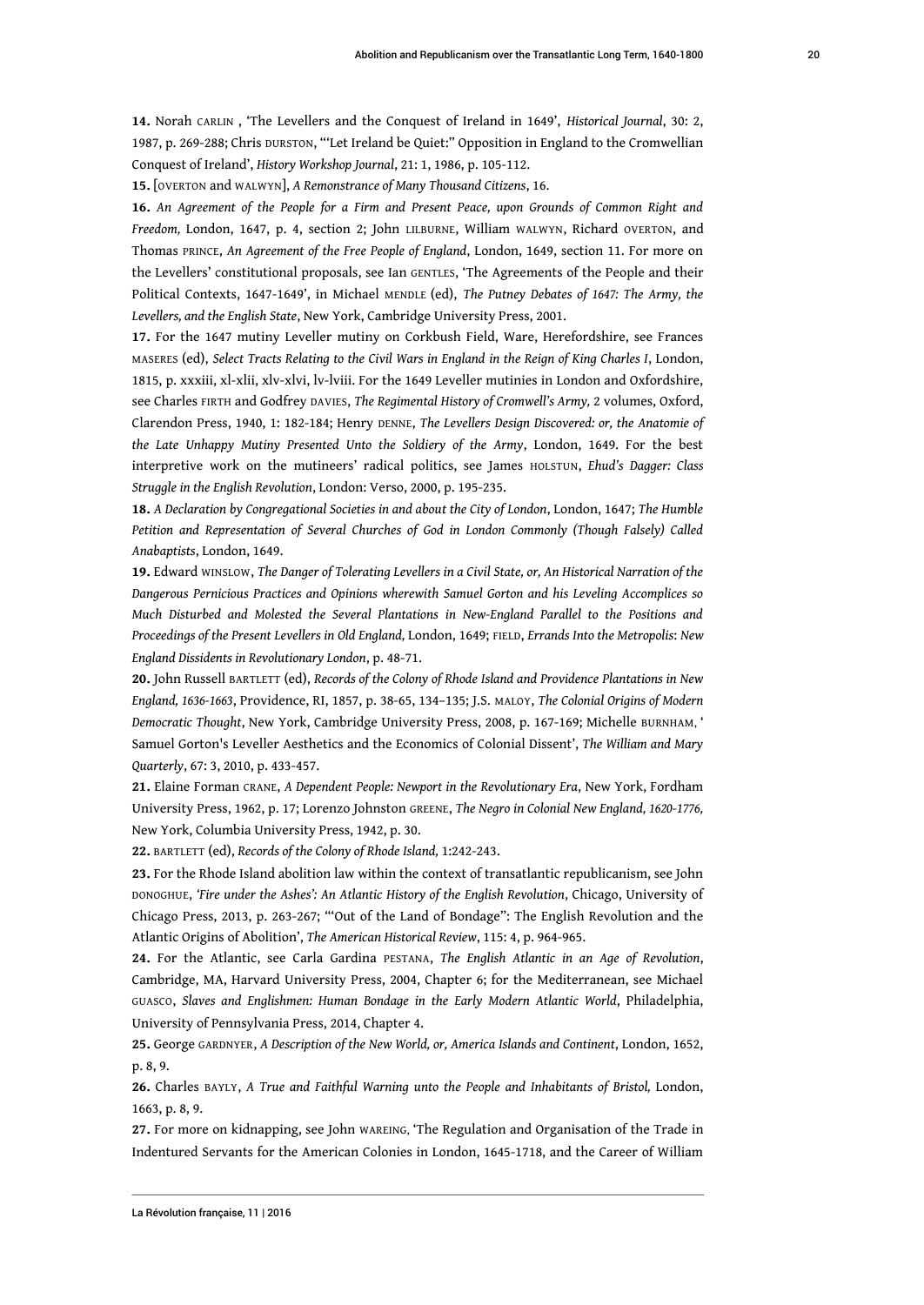Haverland, Emigration Agent', PhD Diss., University of London, 2000; "'Violently Taken Away or Cheatingly Duckoyed": The Illicit Recruitment in London of Indentured Servants for the American colonies, 1645-1718', *London Journal*, 26: 2, 2001, p. 1-22. For demographic statistics and the transition from indentured servitude to racialized slavery in the English Atlantic, see David GALENSON, *White Servitude in Colonial America: An Economic Analysis*, New York, 1984, p. 216–218, tables H3 and H4; E. A. WRIGLEY and R. S. SCHOEFIELD, *The Population History of England, 1541–1871: A Reconstruction*, London, 1981, p. 227; J. C. COOMBS, 'The Phases of Conversion: A New Chronology for the Rise of Slavery in Early Virginia', *William and Mary Quarterly*, 68: 3, 2011, p. 335-338, 348; Hilary BECKLES, *White Servitude and Black Slavery in Barbados, 1627-1715,* Knoxville, University of Tennessee Press, 1989; Christopher TOMLINS, *Freedom Bound: Law, Labor, and Civic Identity in Colonizing America*, New York, Cambridge University Press, 2010; Simon NEWMAN, *A New World of Labor: The Development of Plantation Slavery in the British Atlantic*, Philadelphia, University of Pennsylvania Press, 2014.

<span id="page-21-0"></span>**[28.](#page-7-4)** For Clarke, see 'The English Career of John Clarke', *The Baptist Quarterly,* 1: 8, 1923, p. 368-372. For the Fifth Monarchists in general, see B.S. CAPP, *The Fifth Monarchy Men: A Study in Seventeenth-Century English Millenarianism*, London, Faber and Faber, 1972. For the Fifth Monarchists and their critique of the slave-trading interests behind the Western Design, see DONOGHUE, *Fire under the Ashes: An Atlantic History of the English Revolution*, p. 252-276.

<span id="page-21-1"></span>**[29.](#page-7-5)** "Wentworth Day," in Richard GREAVES and Robert ZALLER (eds), *Biographical Dictionary of British Radicals in the Seventeenth Century*, 3 volumes, Brighton, Sussex, 1982-1984, 1: 217; DONOGHUE, *Fire under the Ashes: An Atlantic History of the English Revolution*, p. 163-164, 189, 194, 196, 205.

<span id="page-21-2"></span>**[30.](#page-7-6)** Vavassor POWELL, *A Word for God or a Testimony on Truth's Behalf from Several Churches and Diverse Hundreds of Christians in Wales,* London, 1655, p. A, 4, 5; *A Narrative wherein is Faithfully Set Forth the Sufferings of John Canne, Wentworth Day, and John Clarke,* London, 1658; Bodleian Library Rawlinson Mss A 39 fol. 528; 47 fol. 27; C.H. FIRTH (ed), *The Clarke Papers,* 4 volumes, London, Camden Society, 1891, 3: 62; Thomas BIRCH, (ed), *Collection of the State Papers of John Thurloe*, 7 volumes, London, 1742, 4: 302-317.

<span id="page-21-3"></span>**[31.](#page-8-0)** *A Banner of Truth Displayed,* London, 1656, p. A2, 1; *England's Rembrancer*, London, 1656, p. 5; *Prophets Malachy and Isaiah Prophesying to the Saints and Professors*, London, 1656, p. 10-11; *A Standard Set Up*, London, 1657, p. 6, 7.

<span id="page-21-4"></span>**[32.](#page-8-1)** *A Door of Hope*, London, 1661, p. 5.

<span id="page-21-5"></span>**[33.](#page-8-2)** *A Banner of Truth Displayed*, p. A2, 15, 53, 54, 90.

<span id="page-21-6"></span>**[34.](#page-8-3)** *A Relation or History of the Rise and Suppression of the Fifth Monarchy…the Chief of Which Sect was one Thomas Venner, a Wine Cooper*, London, 1661; Thomas HOWELL, (ed), *Cobbett's Complete Collection of State Trials and Proceedings for High Treason and Other Crimes and Misdemeanors, 1671-1678*, London, T.C. Hanserd, 1810, p. 67-70; Champlin BURRAGE, 'The Fifth Monarchy Insurrections', *English Historical Review*, 25, 1910, p. 738-745.

<span id="page-21-7"></span>**[35.](#page-8-4)** Benjamin LAY, *All Slave-keepers... Apostates*, Philadelphia, 1737, p. 12, 61, 27.

<span id="page-21-8"></span>**[36.](#page-8-5)** 'Biographical Anecdotes of Benjamin Lay', February 10, 1790, in Benjamin RUSH *Essays Literary, Moral and Philosophical*, [Original edition, Philadelphia, 1798], Schenectady, NY: Union College Press, 1988, p. 181.

<span id="page-21-9"></span>**[37.](#page-8-6)** Ibid., p. 184.

<span id="page-21-10"></span>**[38.](#page-8-7)** Jonathan D. SASSI, 'Africans in the Quaker Image: Anthony Benezet, African Travel Narratives, and Revolutionary-Era Antislavery', *Journal of Early Modern History*, 10: 1-2, 2006, p. 95-130.

<span id="page-21-11"></span>**[39.](#page-9-0)** G. S. BROOKES, *Friend Anthony Benezet*, London: Oxford University Press, 1937, p. 5.

<span id="page-21-12"></span>**[40.](#page-9-1)** The British abolitionist Granville Sharp discovered Benezet's *A Short Account of That Part of Africa* while browsing a London bookstore and was inspired to have it reprinted in England (1768). Shortly thereafter, Sharp wrote and published *A Representation of the Injustice and dangerous tendency of tolerating Slavery in England* (1769), which Benezet would later print a lengthy excerpt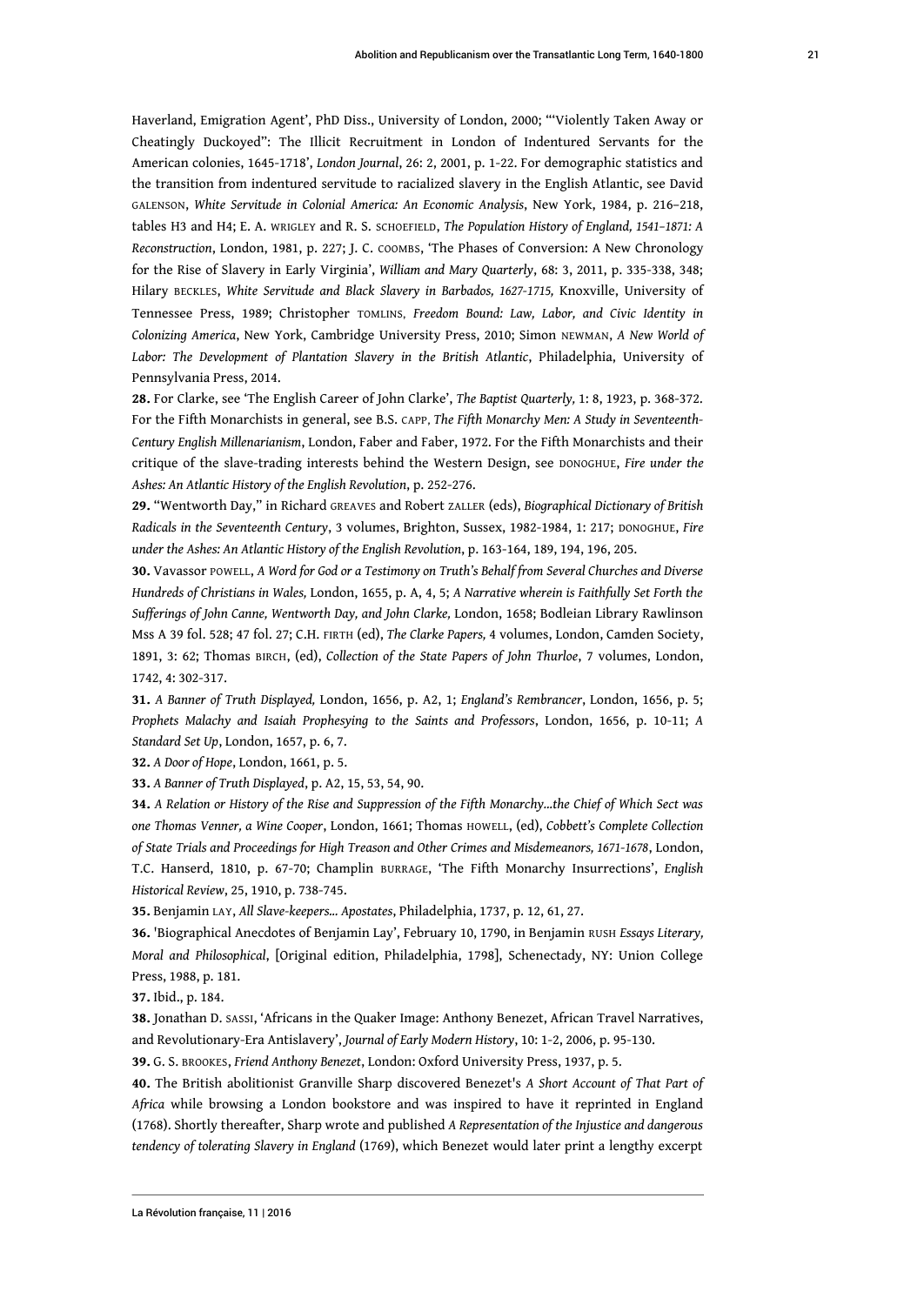from. See Roger BRUNS, *Am I not a Man and a Brother: The Antislavery Crusade of Revolutionary America, 1688-1788*, New York: Chelsea House, 1977, p. 79. The re-publication of Sharp's treatise is referenced in a letter from Benezet to Sharp on May, 14, 1772. On Benezet's influence on the early abolitionist movement, see Betty FLADELAND, *Men and Brothers: Anglo-American Antislavery Cooperation*, Urbana IL: University of Illinois Press, 1972, p. 14-43; and Maurice JACKSON, *Let This Voice Be Heard: Anthony Benezet, Father of Atlantic Abolitionism,* Philadelphia: University of Pennsylvania Press, 2010.

<span id="page-22-0"></span>**[41.](#page-9-2)** Anthony BENEZET, *A Short Account of that Part of Africa, Inhabited by the Negroes; with Respect to the Fertility of the Country; the good Disposition of many of the Natives, and the Manner by which the Slave Trade is carried on*, Philadelphia, 1762, p. 4-5.

<span id="page-22-1"></span>**[42.](#page-9-3)** The most comprehensive account of slavery and abolition during this period remains David Brion Davis' sweeping study *The Problem of Slavery in the Age of Revolution, 1770-1823*, New York, 1975. Recent important work on the subject includes: Peter LINEBAUGH and Marcus REDIKER, *The Many Headed Hydra: Sailors, Slaves, Commoners, and the Hidden History of the Revolutionary Atlantic,* Boston, 2000; Robin BLACKBURN, *The American Crucible: Slavery, Emancipation and Human Rights,* London and New York, 2011; and J.R. OLDFIELD, *Transatlantic Abolitionism in the Age of Revolution,* Cambridge, 2013. Historians increasingly differentiate between a "radical Enlightenment," and a "moderate Enlightenment," which helps to distinguish various currents within eighteenthcentury social thought, with important implications for the study of abolitionism. Radical religious dissent was politicized and understandings of conscience and personal independence were reformulated in the context of the Age of Revolution. Radicalism denotes a commitment to fundamentally alter social and political structures as well as cultural systems. Margaret Jacob connects the political and scientific radicalism of the early Enlightenment with the religious enthusiasm of the English Revolution. See Margaret JACOB, *The Radical Enlightenment: Pantheists, Freemasons and Republicans,* 1981; Reprint, Lafayette, LA, Cornerstone, 2006. Jonathan Israel's characterization of what constitutes the Radical Enlightenment is somewhat different than Jacob's. While both point to the Enlightenment's seventeenth-century origins, Israel emphasizes the more secular sources of radicalism, especially the influence of the Dutch philosopher Baruch Spinoza. See Jonathan I. ISRAEL, *Radical Enlightenment: Philosophy and the Making of Modernity 1650-1750*, Oxford: Oxford University Press, 2002; and *Revolutionary Ideas: An Intellectual History of the French Revolution from the Rights of Man to Robespierre,* Princeton, NJ: Princeton University Press, 2014.

<span id="page-22-2"></span>**[43.](#page-9-4)** Anthony BENEZET, *Notes on the Slave Trade*, Philadelphia: 1781, p. 8.

<span id="page-22-3"></span>**[44.](#page-9-5)** On the influence of English republicanism in eighteenth-century France, see especially: Rachel HAMMERSLEY*, The English Republican Tradition and Eighteenth-Century France: Between the Ancients and the Moderns*, Manchester, Manchester University Press, 2010; 'Harringtonian Republicanism, Democracy and the French Revolution', *La Révolution française* [En ligne], 5 | 2013, mis en ligne le 31 décembre 2013; Margaret JACOB, *The Radical Enlightenment: Pantheists, Freemasons and Republicans,* 1981; Reprint, Lafayette, LA, Cornerstone, 2006, p. 94, 249-260; Raymonde MONNIER, Républicanisme, Patriotisme et Révolution française, Paris, L'Harmattan, 2005; Pierre LURBE, 'Lost in [French] Translation: Sidney's Elusive Republicanism', in Gaby MAHLBERG and Dirk WIEMANN (eds), *European Contexts for English Republicanism*, Farnham, Surrey: Ashgate, 2013, p. 211-224. and Johnson K. WRIGHT, *A Classical Republican in Eighteenth-Century France: The Political Thought of Mably*, Stanford, Stanford University Press, 1997. For the later influence of the American Revolution on French politics and institutions, see Jacques Léon GODECHOT, *France and the Atlantic Revolution of the Eighteenth Century, 1770-1799*, New York: Free Press, 1965; R. R. PALMER, *The Age of the Democratic Revolution: a political history of Europe and America, 1760-1800*, 2 volumes, Princeton, Princeton University Press, 1959-64; and Gary B. NASH, "Sparks from the Altar of 76': International Repercussions and Reconsiderations of the American Revolution," in *The Age of*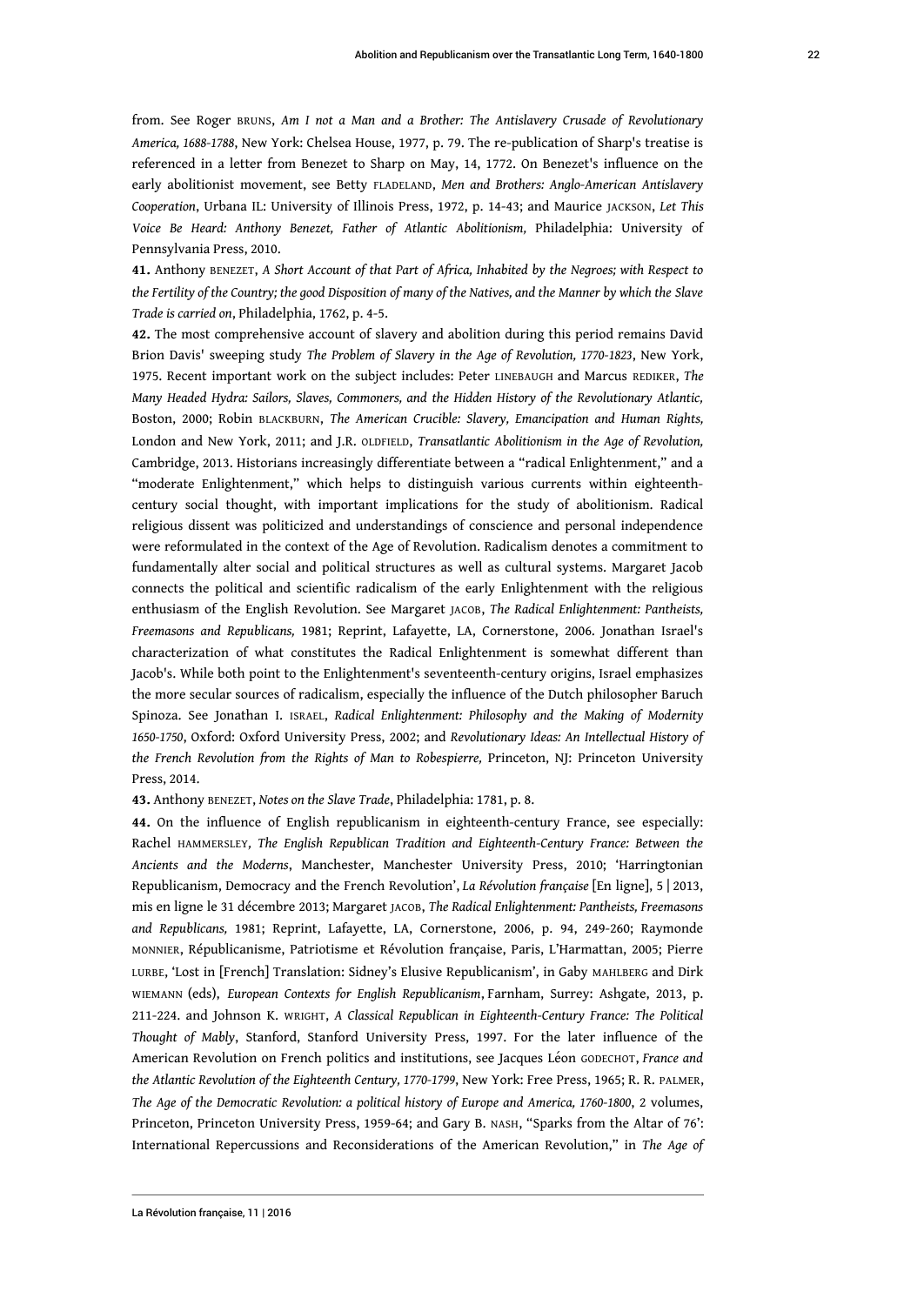Houndmills, Basingstoke, Hampshire: Palgrave Macmillan, 2010.

<span id="page-23-0"></span>**[45.](#page-9-6)** Pierre BAYLE, *A General Dictionary*, London, 1734-41, Volume 6, p. 555. John Locke's sensationalist psychology, so popular among the intellectual elite of the eighteenth century, provided the epistemological basis for a philosophy that discarded belief in an innate moral capacity, which presupposed *a priori* understanding. He argued, rather, that the mind was shaped only by experience. See LOCKE, *An Essay Concerning Human Understanding*, London, 1689. Votaire was particularly influenced by Lockean psychology and thus hostile toward the radical sectarians of the English Revolution who often embraced individual moral conscience. For example, see his review of David Hume's history of England: *Gazette littéraire de l'Europe*, Volume 1, May 2, 1764, p. 193-200.

<span id="page-23-1"></span>**[46.](#page-10-0)** 'Droit Naturel (Morale)', in Denis DIDEROT and J. D'ALEMBERT (eds), *Encyclopédie ou Dictionnaire raisonné des sciences, des arts et des métiers,* 17 vols. 1751-80, Volume 5, Paris: Chez Briasson, 1755, p. 115. Translated from the French original. In a related entry for 'Right of nature' [Law of nature], Antoine-Gaspard Boucher d'Argis wrote of the natural law [la loi naturelle] "which God has engraved in our hearts," and is discerned primarily through "an instinct, or a kind of internal feeling" To apply the natural law to actions required that "one must consult one's conscience," which is a form of "reason." "Droit de la nature, ou droit naturel." Ibid., p. 131–134. Translated.

<span id="page-23-2"></span>**[47.](#page-10-1)** Ibid., p. 936. Translated.

<span id="page-23-3"></span>**[48.](#page-10-2)** Ibid., p. 937-938. Translated.

<span id="page-23-4"></span>**[49.](#page-10-3)** Ibid., p. 937. Translated.

<span id="page-23-5"></span>**[50.](#page-10-4)** 'Traite des nègres', in *Encyclopédie ou Dictionnaire raisonné des sciences, des arts et des métiers*, Volume 16*,* Paris, 1765, p. 532. Translated.

<span id="page-23-6"></span>**[51.](#page-10-5)** G. T. RAYNAL, *The Philosophical and Political History of the Settlements and Trade of the Europeans in the East and West Indies, revised, augmented, and published, vol. 5,* London, 1783, p. 283. The original French language edition was published as *L'Histoire philosophique et politique des établissements et du commerce des Européens dans les deux Indes*, Amsterdam, 1770. Raynal later published a pamphlet on the American Revolution in France, entitled *The Revolution of America* (1781), which was subsequently printed in English. Thomas Paine responded in his *Letter Addressed to the Abbé Raynal* , Philadelphia, 1782.

<span id="page-23-7"></span>**[52.](#page-10-6)** Bernard BAILYN, *The Ideological Origins of the American Revolution*, Cambridge, Mass.: Harvard University Press, 1967, Chapter 6.

<span id="page-23-8"></span>**[53.](#page-11-0)** LINEBAUGH and REDIKER, *The Many Headed Hydra*, Chapter 7; Gary B. NASH, *Race and Revolution*, Lanham, MD: Rowman & Littlefield, 1990; Manisha SINHA, "'To Cast Just Obliquy' on Oppressors: Black Radicalism in the Age of Revolution," *The William and Mary Quarterly*, Volume LXIV, No. 1 (January 2007): 149-160; and *The Slave's Cause: A History of Abolition* (New Haven: Yale University Press, 2016, Chapter 2.

<span id="page-23-9"></span>**[54.](#page-11-1)** James OTIS, *The Rights of the British Colonies Asserted and Proved* (Boston, 1764), p. 43. Referring to an unpublished speech of two years earlier, John Adams recalled that "Not a Quaker in Philadelphia... had ever asserted the rights of negroes on stronger terms... I shuddered at the doctrine he taught; and I have all my life shuddered, and still shudder, at the consequences that may be drawn from such premises." John ADAMS to William Tudor, June 1, 1818, in *The Works of John Adams,* Volume 10, Charles Francis ADAMS (ed), Boston, 1856, p. 315.

<span id="page-23-10"></span>**[55.](#page-11-2)** [Benjamin RUSH], *A Vindication of the Address*, Philadelphia, 1773, p. 49.

<span id="page-23-11"></span>**[56.](#page-11-3)** Thomas PAINE, *Common Sense ... A New Edition ... To Which Is Added, an Appendix; Together with an Address to the People Called Quakers,* H.D. Symonds: London, 1792, p. 32.

<span id="page-23-12"></span>**[57.](#page-11-4)** *The Pennsylvania Journal and Weekly Advertiser*, March 8, 1775.

<span id="page-23-13"></span>**[58.](#page-12-0)** Daniel P. RESNICK, 'La Société des Amis des Noirs and the Abolition of Slavery', *French Historical Studies*, 7, 4, 1972: p. 558-569. For the organization's minutes and related material, see Marcel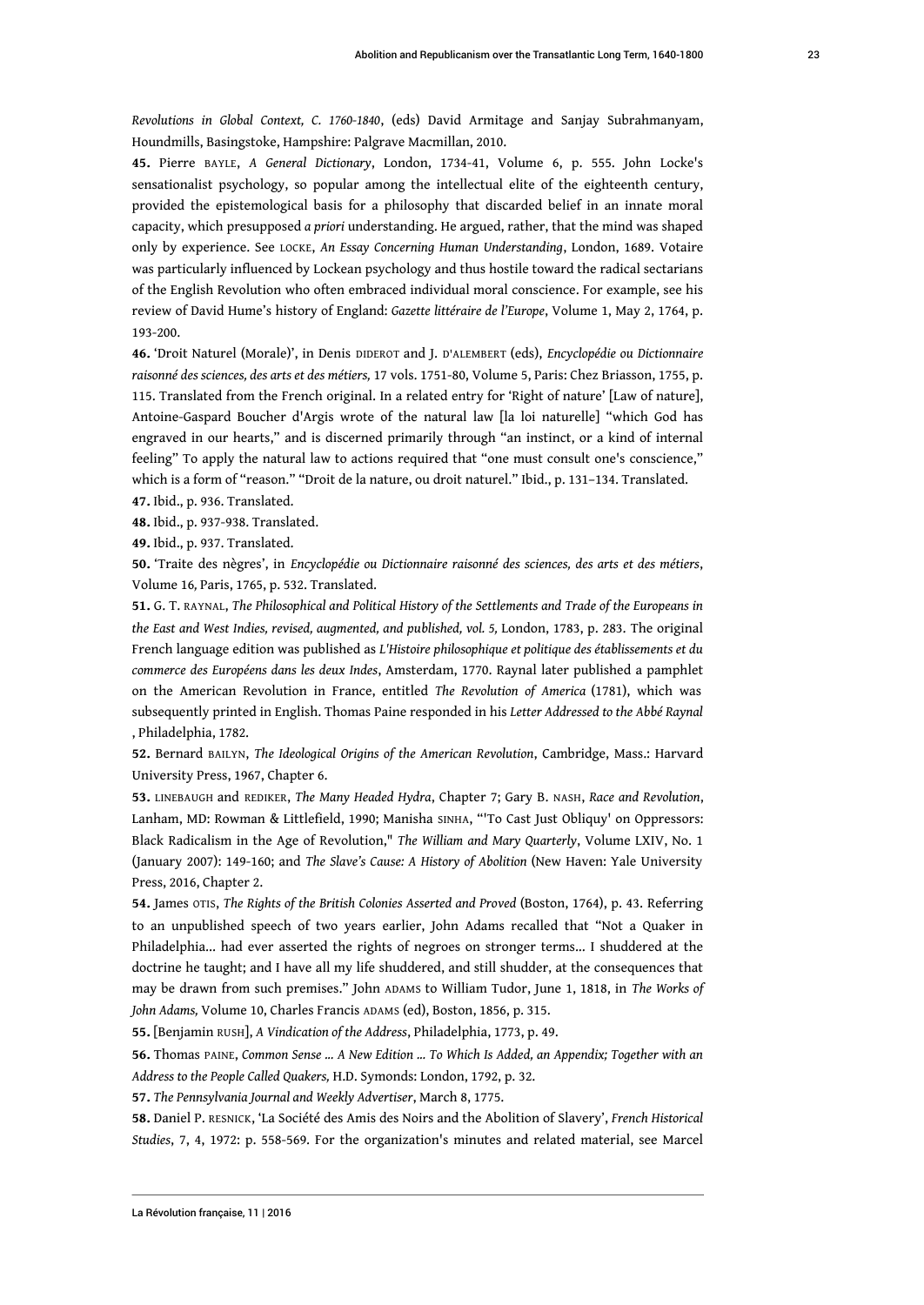DORIGNY and Bernard GAINOT, eds., *La Société des Amis des Noirs, 1788-1799: Contribution a l' historie de l'abolition de l'esclavage*, Paris: UNESCO, 1998.

<span id="page-24-0"></span>**[59.](#page-12-1)** Jonathan I. ISRAEL, *Revolutionary Ideas: An Intellectual History of the French Revolution from the Rights of Man to Robespierre,* Princeton, NJ: Princeton University Press, 2014, p. 41-42, passim; and J. R. OLDFIELD, *Transatlantic Abolitionism*, Cambridge, UK, 2015, p. 32-36.

<span id="page-24-1"></span>**[60.](#page-12-2)** Two leading scholars of the Amis des Noirs have observed that the society viewed Benezet "as the initiator of abolitionism." Marcel DORIGNY and Bernard GUINOT, *La Société des Amis des Noirs, 1788-1799: Contribution a l' historie de l'abolition de l'esclavage*, p. 73, n. 28. Also see JACKSON, *Let this Voice Be Heard*, Chapter 7.

<span id="page-24-2"></span>**[61.](#page-12-3)** RESNICK, 'Amis des Noirs and the Abolition of Slavery', p. 560.

<span id="page-24-3"></span>**[62.](#page-12-4)** JACKSON, *Let This Voice Be Heard*, p. 181-186.

<span id="page-24-4"></span>**[63.](#page-12-5)** See, as examples, *Le Patriote Français,* October 9, 1789; November 10, 1789; and December 3, 1789.

<span id="page-24-5"></span>**[64.](#page-12-6)** For an excellent discussion of the coordination between abolitionists in the U.S. and Britain during this period, see SINHA, *The Slave's Cause*, Chapter 4. Similar exchange between the U.S. and France has received less attention by scholars.

<span id="page-24-6"></span>**[65.](#page-12-7)** OLDFIELD, *Transatlantic Abolitionism*, p. 90.

<span id="page-24-7"></span>**[66.](#page-12-8)** Thomas CLARKSON to Bouvet de Cresse, December 1, 1789, quoted in David B. DAVIS, *The Problem of Slavery in the Age of Revolution*, 1770-1823, Ithaca, NY: Cornell University Press, 1975, p. 400.

<span id="page-24-8"></span>**[67.](#page-12-9)** Edmond Charles Genet, the first minster from France and a member of the French abolition society the *Amis des Noirs*, was feted not only in the North, but throughout the South as well. Democratic societies were founded throughout the American Republic. On democraticrepublican societies in the United States, see Eugene P. LINK, *Democratic-Republican Societies*, *1790-1800*, New York, 1942; Phillip S. FONER (ed), *The Democratic-Republican Societies, 1790-1800: A Documentary Sourcebook*, Westport, 1976; Albrecht KOSCHNIK, 'The Democratic Societies of Philadelphia and the Limits of the American Public Sphere, Circa 1793-1795'. *William and Mary Quarterly* 58, 2001: 615-36; and Seth COTLAR, *Tom Paine's America: The Rise and Fall of Transatlantic Radicalism in the Early Republic*, Charlottesville, VA, 2011.

<span id="page-24-9"></span>**[68.](#page-12-10)** Laurent DUBOIS, *Avengers of the New World: The Story of the Haitian Revolution*, Cambridge, Mass.: Belknap Press of Harvard University Press, 2004, p. 102-106.

<span id="page-24-10"></span>**[69.](#page-12-11)** *Pennsylvania General Advertiser*, October 10-11, 1791. Quoted in Ibid., p. 105.

<span id="page-24-11"></span>**[70.](#page-12-12)** COTLAR, *Tom Paine's America*, 62-63. For example, Abraham Bishop's series of essays, reprinted in many democratic-republican newspapers, entitled "The Rights of Black Men" advocated strongly for the rebels and compared them favorably to America patriots. See Tim MATTHEWSON, "Abraham Bishop, 'The Rights of Black Men' and the American Reaction to the Haitian Revolution," *Journal of Negro History,* Vol. 67, No. 2, Summer, 1982. On Bishop's career, see David WALDSTREICHER, *In the Midst of Perpetual Fetes: The Making of American Nationalism, 1776-1820*, Chapel Hill: University of North Carolina Press, 1997, p. 177-183, 208-210, 221-222, 244-245. On the influence of the Haitian Revolution in the United States, see especially, Ashli WHITE, *Encountering Revolution: Haiti and the Making of the Early Republic,* Baltimore: Johns Hopkins University Press, 2010. Support for the rebels was later tempered by self-interest and political conservatism. See Laurent DuBois, "'Troubled Water': Rebellion and Republicanism in the Revolutionary French Caribbean," in James P. Horn, Jan Lewis, and Peter S. Onuf. *The Revolution of 1800: Democracy, Race, and the New Republic*. Charlottesville: University of Virginia Press, 2002; and James Alexander DUN, 'Philadelphia not Philanthropolis: The Limits of Pennsylvanian Antislavery in the Era of the Haitian Revolution*', The Pennsylvania Magazine of History and Biography*, Vol. 135, No. 1, January 2011, p. 73-102.

<span id="page-24-12"></span>**[71.](#page-12-13)** James PEMBERTON to Le Amis des Noirs, Aug. 29, 1791, PAS Papers, HSP.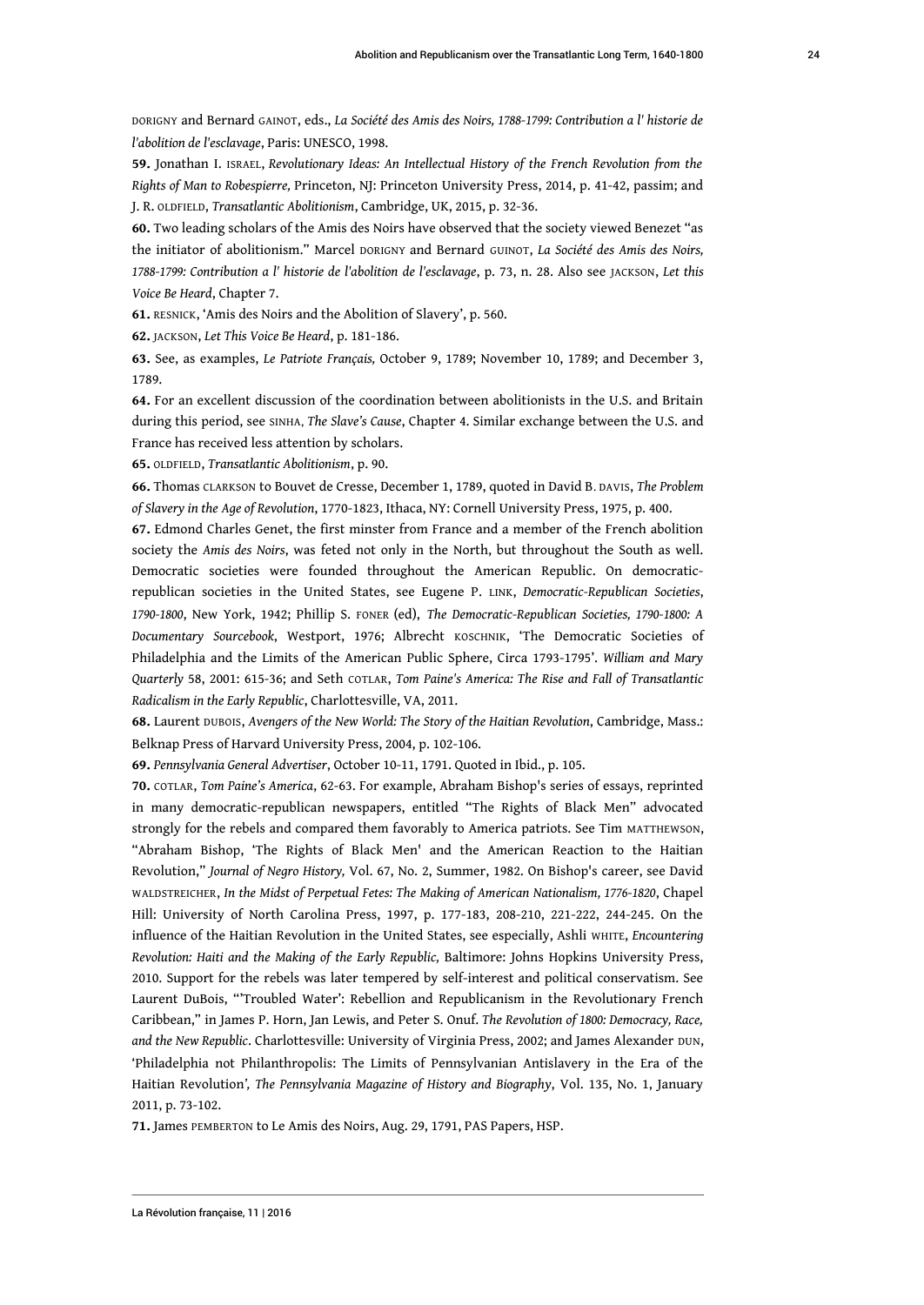<span id="page-25-0"></span>**[72.](#page-12-14)** *Minutes of the Proceeding of the Delegates of the Abolition Societies, established in different parts of the United States, Assembled in Philadelphia, Jan. 1, 1794*, Philadelphia, 1794, p. 23.

<span id="page-25-1"></span>**[73.](#page-13-0)** 'The Abolition of Slavery, February 4, 1794', in Laurent DUBOIS and John D. GARRIGUS (eds and trans), *Slave Revolution in the Caribbean, 1789-1804*, Boston, 2006, p. 131.

<span id="page-25-2"></span>**[74.](#page-13-1)** Ibid, p. 129.

<span id="page-25-3"></span>**[75.](#page-13-2)** 'Les Citoyenes de couleur de Philadelphie a L'Assemblee Nationale', September 24, 1793. John Carter Brown Library, Providence, Rhode Island. Also see Gary B. NASH, 'Reverberations of Haiti in the American North: Black Saint Dominguans in Philadelphia', *Pennsylvania History,* Vol. 65 (1998), p. 53.

<span id="page-25-4"></span>**[76.](#page-13-3)** Anonymous to Benjamin Rush, Mar. 3, 1794, Benjamin Rush Miscellaneous Correspondence, Historical Society of Pennsylvania.

<span id="page-25-5"></span>**[77.](#page-13-4)** *Minutes of the proceedings of a Convention of Delegates from the Abolition Societies Established in Different Parts of the United States*, Philadelphia, 1797, p. 43. Also see p. 30-31.

<span id="page-25-6"></span>**[78.](#page-13-5)** Some Federalist papers covered the decree, but not in the same detail or as frequently as the opposition press. See, as examples, *Gazette of the United States* (New York) May 1, 1794; *American Apollo* (Boston), May 8, 1794; *Providence Gazette*, (Providence, RI), May 10, 1793.

<span id="page-25-7"></span>**[79.](#page-13-6)** *City Gazette* (Charleston, South Carolina), August 19, 1794.

<span id="page-25-8"></span>**[80.](#page-13-7)** Simon P. NEWMAN, *Parades and the Politics of the Street: Festive Culture in the Early American Republic*, Philadelphia: University of Pennsylvania Press, 1997, 139-140.

<span id="page-25-9"></span>**[81.](#page-13-8)** *Northern Star*, July 11, 1792. Theobald Wolfe Tone went as far as to toast to "the spirit of the French mob to the people of Ireland." Theobald Wolfe TONE, T. W. MOODY, R. B. MCDOWELL, and C. J. WOODS, *The Writings of Theobald Wolfe Tone, 1763-98*, Oxford: Clarendon Press, 1998, p. I:274. For more on political toasts in this context, see Martyn POWELL, 'Political Toasting in Eighteenthcentury Ireland', *History* 91 4, Wiley: 2006, 508–29.

<span id="page-25-10"></span>**[82.](#page-13-9)** Nini RODGERS, *Equiano and Anti-Slavery in Eighteenth-Century Belfast,* Belfast, Northern Ireland: Belfast Society in association with the Ulster Historical Foundation, 2000. Equiano lodged with United Irishmen Samuel Nielson during his stay in Belfast.

<span id="page-25-11"></span>**[83.](#page-14-0)** Richard Robert MADDEN, Richard ROBERT, *The United Irishmen, Their Lives and Times*, London: J. Madden, 1842, p. 303; WILSON, *United Irishmen, United States*, p. 134.

<span id="page-25-12"></span>**[84.](#page-14-1)** Henry Joy MCCRACKEN to Sam McTier, 1792, in William DRENNAN, Maria LUDDY, Jean AGNEW, and Martha DRENNAN MCTIER, *The Drennan-McTier Letters*, Volume 1, Dublin: Women's History Project in association with the Irish Manuscripts Commission, 1998, p. 411.

<span id="page-25-13"></span>**[85.](#page-14-2)** *Northern Star* (Belfast), April 14, 1792.

<span id="page-25-14"></span>**[86.](#page-14-3)** Thomas RUSSELL, *A letter to the people of Ireland, on the present situation of the country,* Belfast, 1796, p. 15, 17, 18.

<span id="page-25-15"></span>**[87.](#page-14-4)** Ibid., p. 18, 22.

<span id="page-25-16"></span>**[88.](#page-14-5)** Ibid., p. 22.

<span id="page-25-17"></span>**[89.](#page-14-6)** Ibid., p. 22-23.

<span id="page-25-18"></span>**[90.](#page-15-0)** Ibid., p. 23.

<span id="page-25-19"></span>**[91.](#page-15-1)** Thomas Addis Emmet was the brother of Robert Emmet, another influential Irish revolutionary. See Patrick M. GEOGHEGAN, *Robert Emmet: A Life*, Montreal: McGill-Queen's University Press, 2002; and Anne DOLAN, *Reinterpreting Emmet: Essays on the Life and Legacy of Robert Emmet*, Dublin, Ireland: University College Dublin Press, 2007.

<span id="page-25-20"></span>**[92.](#page-15-2)** Thomas Addis EMMET, *Memoir of Thomas Addis and Robert Emmet*, Volume 1, New York, 1915, p. 28, 8-9.

<span id="page-25-21"></span>**[93.](#page-15-3)** While some among the United Irishmen who migrated to the United States maintained firm in their opposition to slavery, others accommodated the Jeffersonian shift away from antislavery activity amongst Democratic-Republicans. See Michael DUREY, *Transatlantic Radicals and the Early American Republic*. Lawrence: University Press of Kansas, 1997, 282–288; WILSON, *United Irishmen,*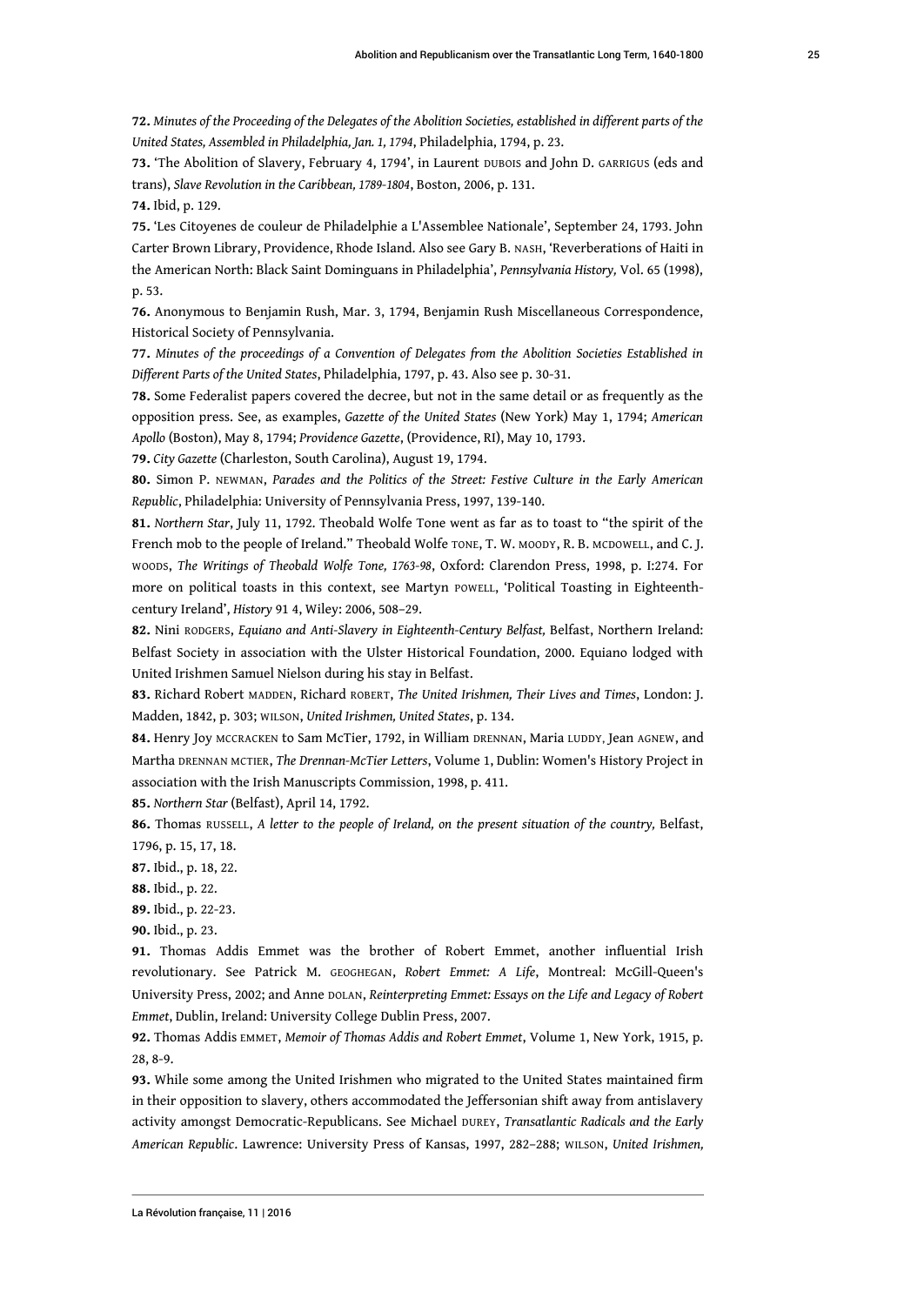*United States*, 133-140; and Richard J. TWOMEY, *Jacobins and Jeffersonians: Anglo-American Radicalism in the United States, 1790–1820*, New York: Garland Publishing, 1989, p. 102–106. On the shift away from antislavery positions amongst Jeffersonians more generally, see Padraig RILEY, *Slavery and the Democratic Conscience: Political Life in Jeffersonian America.* Philadelphia: University of Pennsylvania Press*,* 2016.

<span id="page-26-0"></span>**[94.](#page-15-4)** Thomas A. EMMET to Joseph McCormick, New York, January 28, 1805, in Ibid., p. I:393.

<span id="page-26-1"></span>**[95.](#page-15-5)** Emmet's first case in the United States involved the prosecution of a slave-trader. Ibid., p. I:491. On Emmet's activities with the N-YMS, see WILSON, *United Irishmen, United States*, p. 135; and Craig A. LANDY, 'Society of United Irishmen Revolutionary and New-York Manumission Society Lawyer: Thomas Addis Emmet and the Irish Contributions to the Antislavery Movement in New York', *New York History* 95, Spring, 2014, p. 193-222.

<span id="page-26-2"></span>**[96.](#page-15-6)** On the impact of the French Revolution on American political culture, see NEWMAN, *Parades and the Politics of the Street*; DUREY, *Transatlantic Radicals*; COTLAR, *Tom Paine's America*; Larry E. TISE, *The American Counterrevolution: A Retreat from Liberty, 1783-1800*, Mechanicsburg, PA: Stackpole Books, 1998, Part 2; Rachel Hope CLEVES, *The Reign of Terror in America: Visions of Violence from Anti-Jacobinism to Antislavery*, New York: Cambridge University Press, 2009; and Matthew Rainbow HALE , 'On Their Tiptoes: Political Time and Newspapers During the Advent of the Radicalized French Revolution, Circa 1792-1793', *Journal of the Early Republic 29, 2* (2009): p. 191-218.

<span id="page-26-3"></span>**[97.](#page-15-7)** Hans-Jiirgen GRABBE, 'European Immigration to the United States in the Early National Period, 1783-1820', *Proceedings of the American Philosophical Society* 133, June 1989, p. 192. On the Irish community in Philadelphia during the Age of Revolution, see Maurice J. BRIC, *Ireland, Philadelphia and the Reinvention of America, 1760-1800*. Four Courts Press, Portland, OR, 2008. On Irish affection for America during this period, see Vincent MORLEY, *Irish Opinion and the American Revolution, 1760-1783*, Cambridge, UK: Cambridge University Press, 2002.

<span id="page-26-4"></span>**[98.](#page-16-0)** 'Constitution of the American Society of United Irishmen', in William COBBETT, *Detection of a Conspiracy, Formed by the United Irishmen With the Evident Intention of Aiding the Tyrants of France in Subverting the Government of the United States*, Philadelphia, 1798, p. 5.

<span id="page-26-5"></span>**[99.](#page-16-1)** *American Society of United Irishmen*, December 18, 1797, Philadelphia, 1797, p. 21.

<span id="page-26-6"></span>**[100.](#page-16-2)** Cobbett viewed France's emancipation proclamation as further evidence that the sister republic should not serve as a model for the United States. In August of 1794 he wrote that "In the abolition of negro slavery, for example, the Governments of the United States have not rushed headlong into the mad plan of the National Convention." They have, he continued, "in spite of clubs and societies, proceeded with caution and justice." William COBBETT, *Observations on the Emigration of Doctor Joseph Priestley*, August 1794, in *Porcupine's Works*, London,1801, p. 173.

<span id="page-26-7"></span>**[101.](#page-16-3)** Peter Porcupine [William COBBETT], *A Bone to Gnaw for the Democrats Part II; Containing, Observations on a Patriotic Pamphlet, Entitled, 'Proceedings of the United Irishmen,'* Philadelphia, 1797, p. 4, 2, 6, 15-16.

<span id="page-26-8"></span>**[102.](#page-16-4)** William COBBETT, *Detection of a Conspiracy, Formed by the United Irishmen With the Evident Intention of Aiding the Tyrants of France in Subverting the Government of the United States*, Philadelphia, 1798, p. 4, 7, 23, 27-28, 21.

<span id="page-26-9"></span>**[103.](#page-16-5)** See James Morton SMITH, *Freedom's Fetters; The Alien and Sedition Laws and American Civil Liberties,* Ithaca: Cornell University Press, 1956. Debates over the act frequently refer to "Jacobins" as a threat. See, for example, Thomas Hart BENTON and John C. RIVES, *Abridgment of the Debates of Congress, from 1789 to 1856: From Gales and Seatons' Annals of Congress; from Their Register of Debates; and from the Official Reported Debates, by John C. Rives,* New York: D. Appleton, 1857, p. 2: 239, 279, 306, 336.

<span id="page-26-10"></span>**[104.](#page-16-6)** *Windham Herald* (Windham, CT), January 17, 1799.

<span id="page-26-11"></span>**[105.](#page-17-0)** DAVIS, *Slavery in the Age of Revolution*, 306-326; and *Inhuman Bondage: The Rise and Fall of Slavery in the New World* (Oxford, England: Oxford University Press, 2006), 154-155.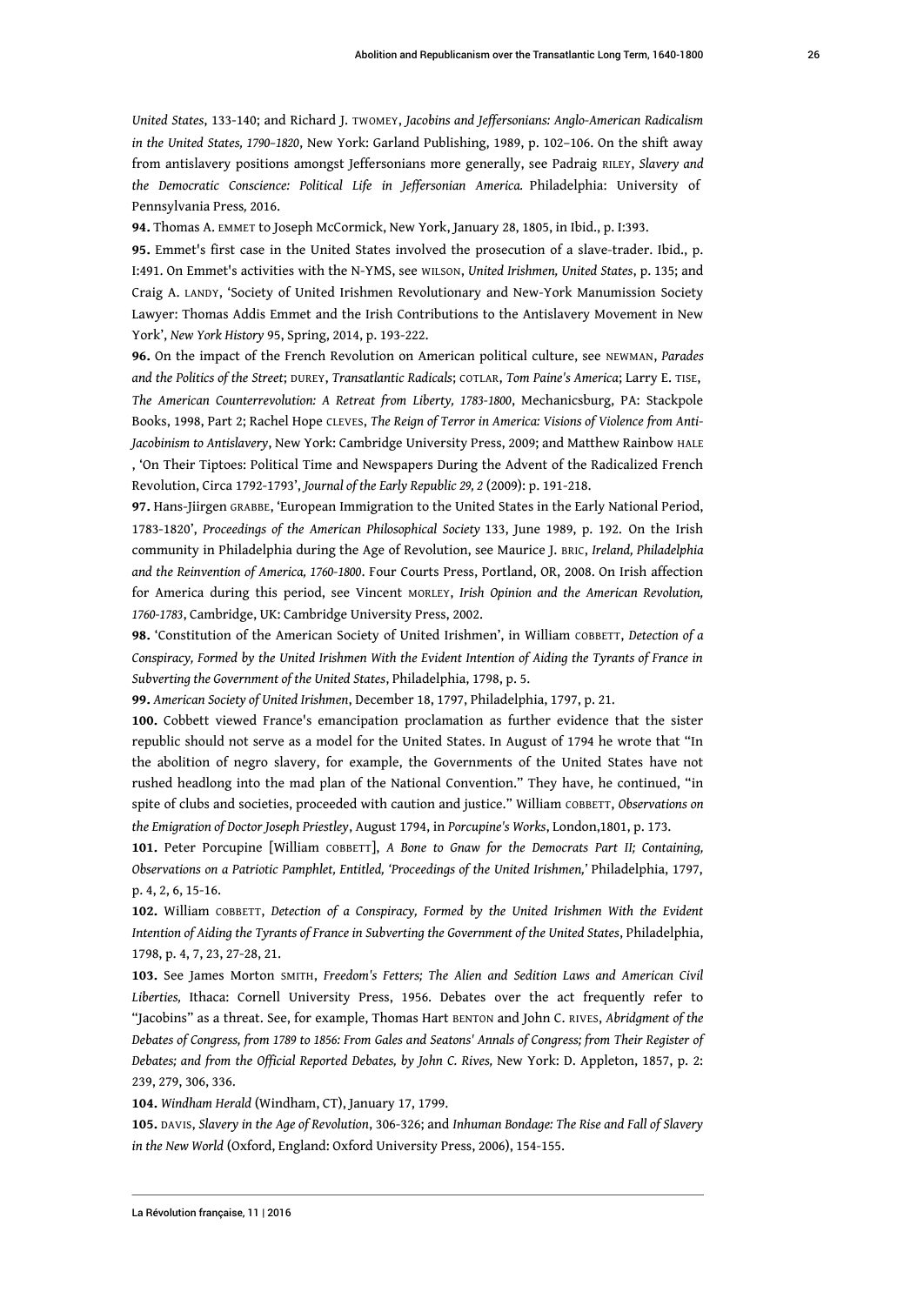<span id="page-27-0"></span>**[106.](#page-17-1)** On the marginalization of radical democrats in the late 1790s, see COTLAR, *Tom Paine's America*, Chapter 3; DUREY, *Transatlantic Radicals*, Chapter 6; and TISE, *The American Counterrevolution*, Part 4. In the context of race and antislavery, see DUN, 'Philadelphia not Philanthropolis'; Larry E. TISE, *Proslavery: A History of the Defense of Slavery in America, 1701–1840*, University of Georgia Press, Athens, GA, 1987, Chapter 2; Douglas BRADBURN, *The Citizenship Revolution: Politics and the Creation of the American Union, 1774-1804* Charlottesville: University of Virginia Press, 2009, Chapter 7; and David GELLMAN, "Race, the Public Sphere, and Abolition in Late Eighteenth-Century New York," *Journal of the Early Republic*, Vol. 20, No. 4, (Winter, 2000): p. 607-636. On Democratic-Republicans and antislavery in the early nineteenth century, see Sean WILENTZ, "Jeffersonian Democracy and the Origins of Political Antislavery in the United States: The Missouri Crisis Revisited', *The Journal of the Historical Society* 4, no.3, September, 2004, 375-401; RILEY, *Slavery and the Democratic Conscience*; and Sinha*, The Slave's Cause,* Chapter 6. On the emergence of Federalist antislavery in the late eighteenth and early nineteenth centuries, see CLEVES, *Reign of Terror in America*; Linda KERBER, *Federalists in Dissent: Imagery and Ideology in Jeffersonian America*, Ithaca, NY: Cornell University Press, 1970, p. 62-63; and Paul FINKLEMAN, *Slavery and the Founders: Race and Liberty in the Age of Jefferson*, New York: M.E. Sharpe, 1996.

#### **ABSTRACTS**

This article compares and contrasts the conceptualization and transnational circulation of abolitionist ideas in the mid-seventeenth century English Revolution and the late-eighteenthcentury "Age of Atlantic Revolutions." Our method stresses both continuity and change across time and Atlantic space in the multiple efforts republicans made to eradicate human bondage. In both the mid-seventeenth century and the late eighteenth century, major political revolutions informed the ideas and actions of those who opposed slavery. As revolutionary fervor spread in the late eighteenth century, conservatives reacted with repressive attempts to contain the radicalism that was spilling over into the closely guarded domain of economic enslavement.

Cet article met en comparaison et en contraste la conceptualisation et les circulations transnationales des idées abolitionnistes lors de la Révolution anglaise du milieu du dix-septième siècle et lors de « l'âge des révolutions atlantiques » de la fin du dix-huitième siècle. Notre méthode est de mettre l'accent sur à la fois les continuités et les ruptures à travers les époques et l'espace atlantique à travers les efforts multiples que les républicains ont fait pour éradiquer l'asservissement des hommes. Au milieu du dix-septième siècle et à la fin du dix-huitième, des révolutions politiques majeures nourrirent ainsi les idées et les actions de ceux qui s'opposaient à l'esclavage. A mesure que la ferveur révolutionnaire se répandit à la fin du dix-huitième siècle, la réaction conservatrice prit la forme de tentatives de répressions pour contenir le radicalisme qui atteignait le domaine jalousement gardé de l'esclavage économique.